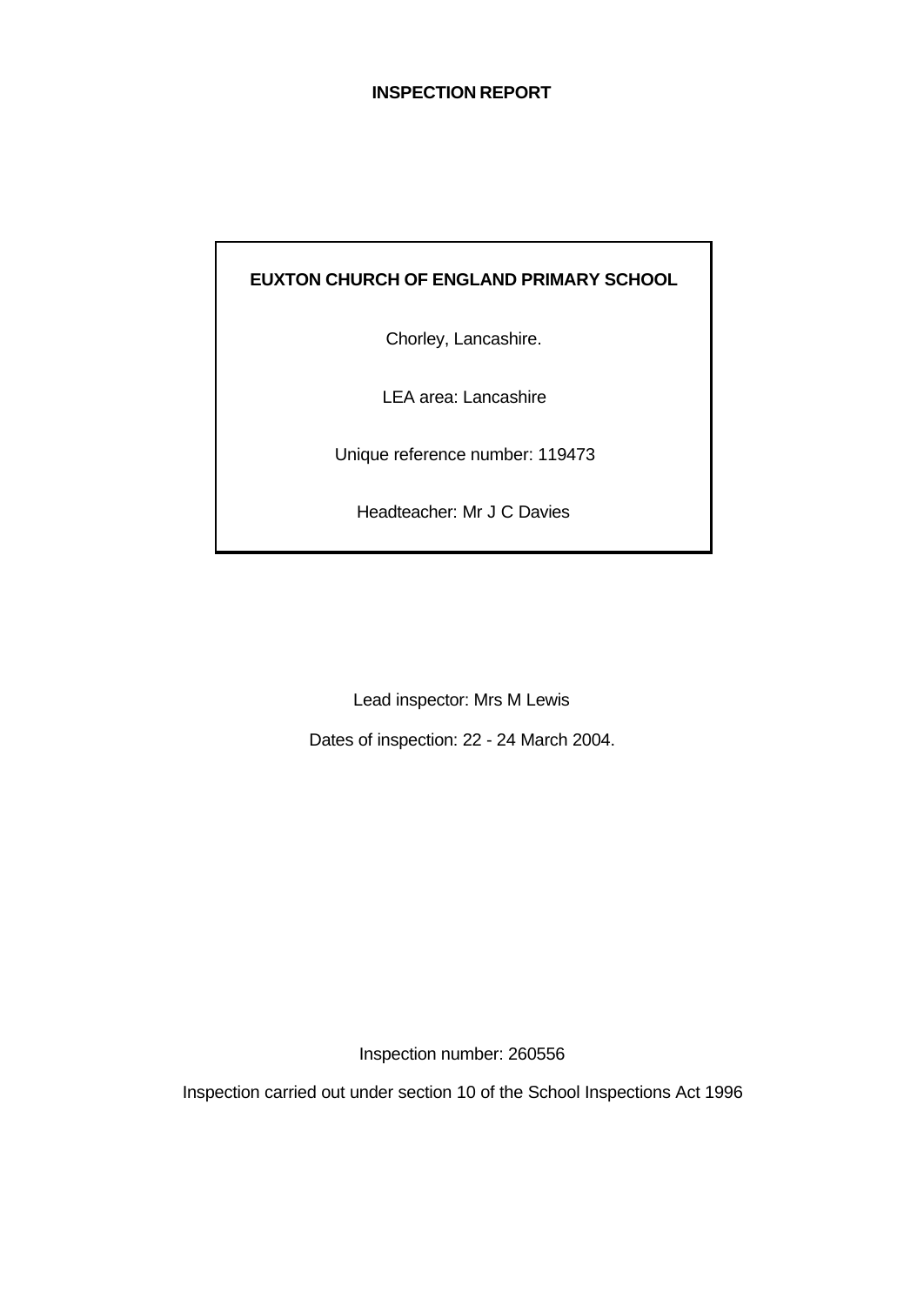### © Crown copyright 2004

This report may be reproduced in whole or in part for non-commercial educational purposes, provided that all extracts quoted are reproduced verbatim without adaptation and on condition that the source and date thereof are stated.

Further copies of this report are obtainable from the school. Under the School Inspections Act 1996, the school must provide a copy of this report and/or its summary free of charge to certain categories of people. A charge not exceeding the full cost of reproduction may be made for any other copies supplied.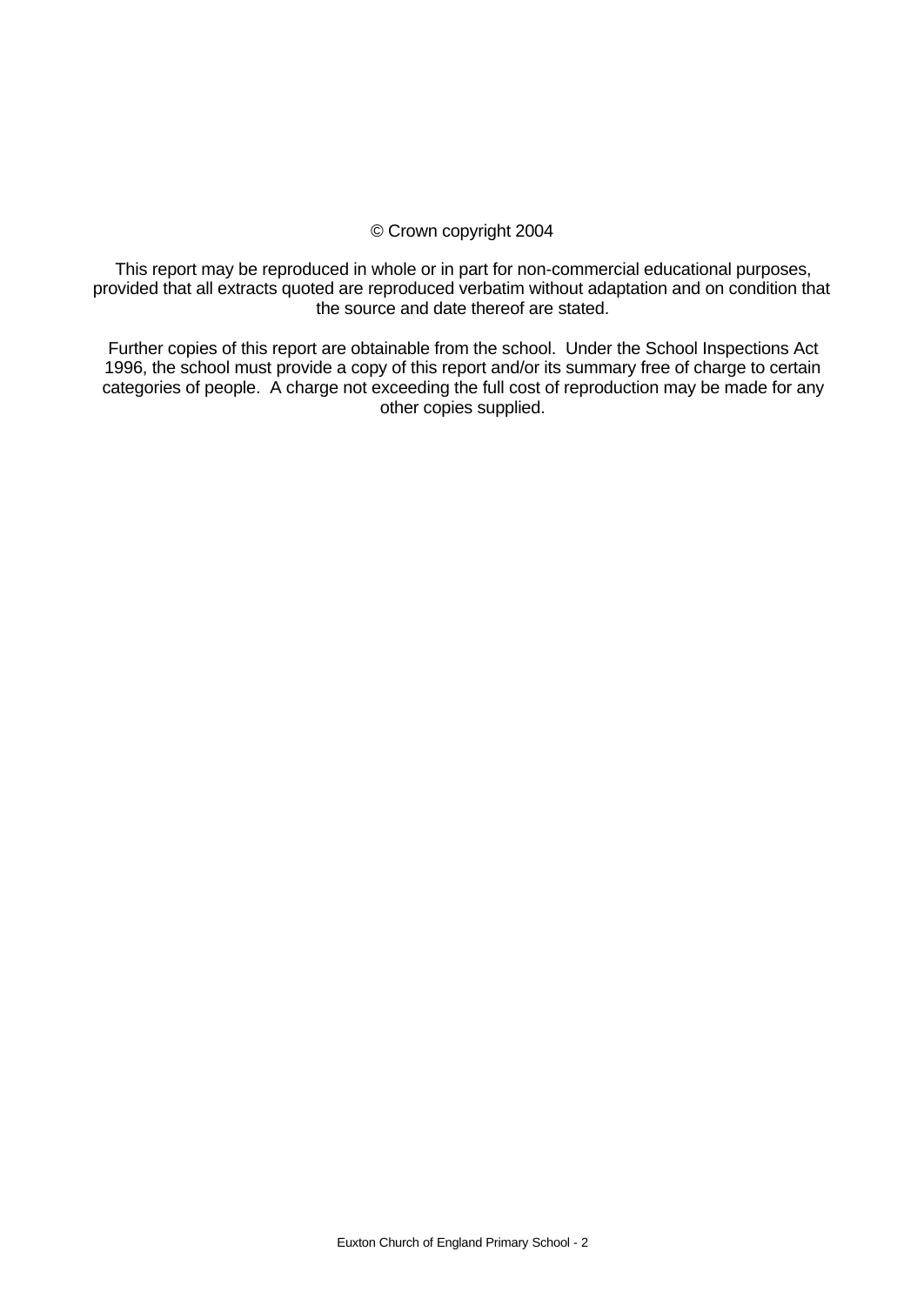# **INFORMATION ABOUT THE SCHOOL**

| Type of school:                                       | Primary                           |
|-------------------------------------------------------|-----------------------------------|
| School category:                                      | Voluntary aided                   |
| Age range of pupils:                                  | 4 - 11 years                      |
| Gender of pupils:                                     | Mixed                             |
| Number on roll:                                       | 164                               |
| School address:                                       | Wigan Road<br>Euxton<br>Chorley   |
| Postcode:                                             | Lancashire<br>PR76JW              |
| Telephone number:                                     | 01257 263 454                     |
| Fax number:                                           | 01257 231 827                     |
| Appropriate authority:<br>Name of chair of governors: | The Governing body<br>Mr T M Reid |
| Date of previous inspection:                          | September 1999                    |

# **CHARACTERISTICS OF THE SCHOOL**

Euxton Church of England School is a Voluntary Aided Primary School. It takes pupils from the ages of four to 11 from the local village and a significant number from the wider surrounding areas. It is smaller than most primary schools with 164 pupils on the roll. A below average percentage of pupils are known to be eligible for free school meals. Most pupils are taught in single aged classes except in Years 4 and 5 where they are taught together. Nearly all pupils are from white British backgrounds and have English as their first language. The number of pupils who leave and join the school at other than the usual time is about the national average for the last school year. A below average percentage of pupils (9 per cent) have special educational needs, mostly for learning difficulties. Very few pupils have a statement of special educational need (0.6 per cent). This is well below the national average. When pupils start in the reception class there is a wide range of attainment which varies from year to year but records show that, overall, children's attainment is average for their age. The school has received an award for Investors in People in 1999 and in 2002.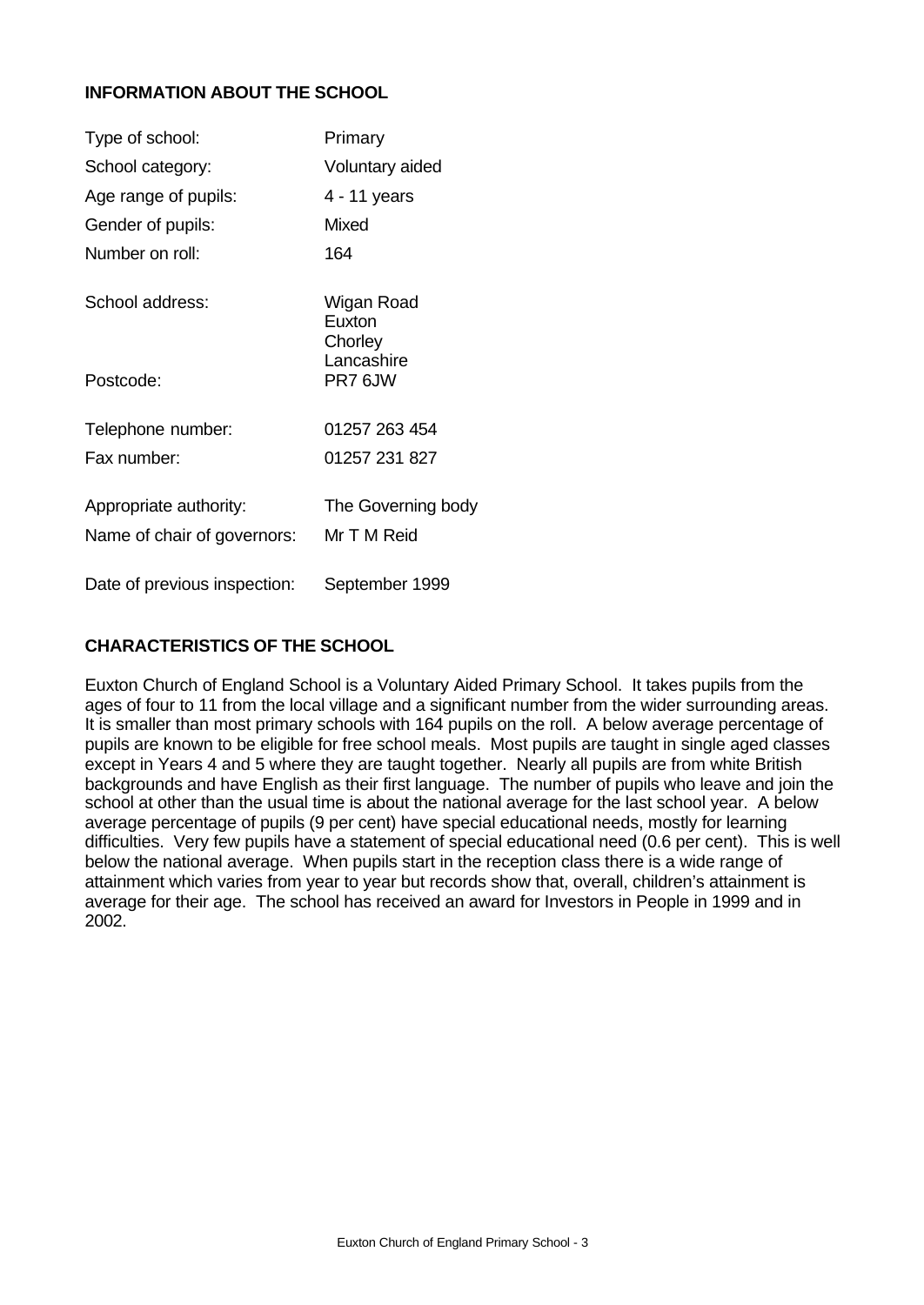# **INFORMATION ABOUT THE INSPECTION TEAM**

| Members of the inspection team |                | <b>Subject responsibilities</b> |                                             |  |
|--------------------------------|----------------|---------------------------------|---------------------------------------------|--|
| 22787                          | M Lewis        | Lead inspector                  | <b>Mathematics</b>                          |  |
|                                |                |                                 | Information and communication<br>technology |  |
| 11392                          | T Heppenstall  | Lay inspector                   |                                             |  |
| 24027                          | <b>B</b> Kutty | Team inspector                  | Science                                     |  |
|                                |                |                                 | Art and design                              |  |
|                                |                |                                 | Design and technology                       |  |
|                                |                |                                 | <b>Music</b>                                |  |
|                                |                |                                 | Physical education                          |  |
|                                |                |                                 | <b>Foundation Stage</b>                     |  |
| 32604                          | S Manning      | Team inspector                  | English                                     |  |
|                                |                |                                 | Geography                                   |  |
|                                |                |                                 | <b>History</b>                              |  |
|                                |                |                                 | Special educational needs                   |  |

The inspection contractor was:

Parkman Ltd in association with *PkR* 35 Trewartha Park Weston-Super-Mare North Somerset BS23 2RT.

Any concerns or complaints about the inspection or the report should be made initially to the inspection contractor. The procedures are set out in the leaflet *'Complaining about Ofsted Inspections'*, which is available from Ofsted Publications Centre (telephone 07002 637833) or Ofsted's website (www.ofsted.gov.uk).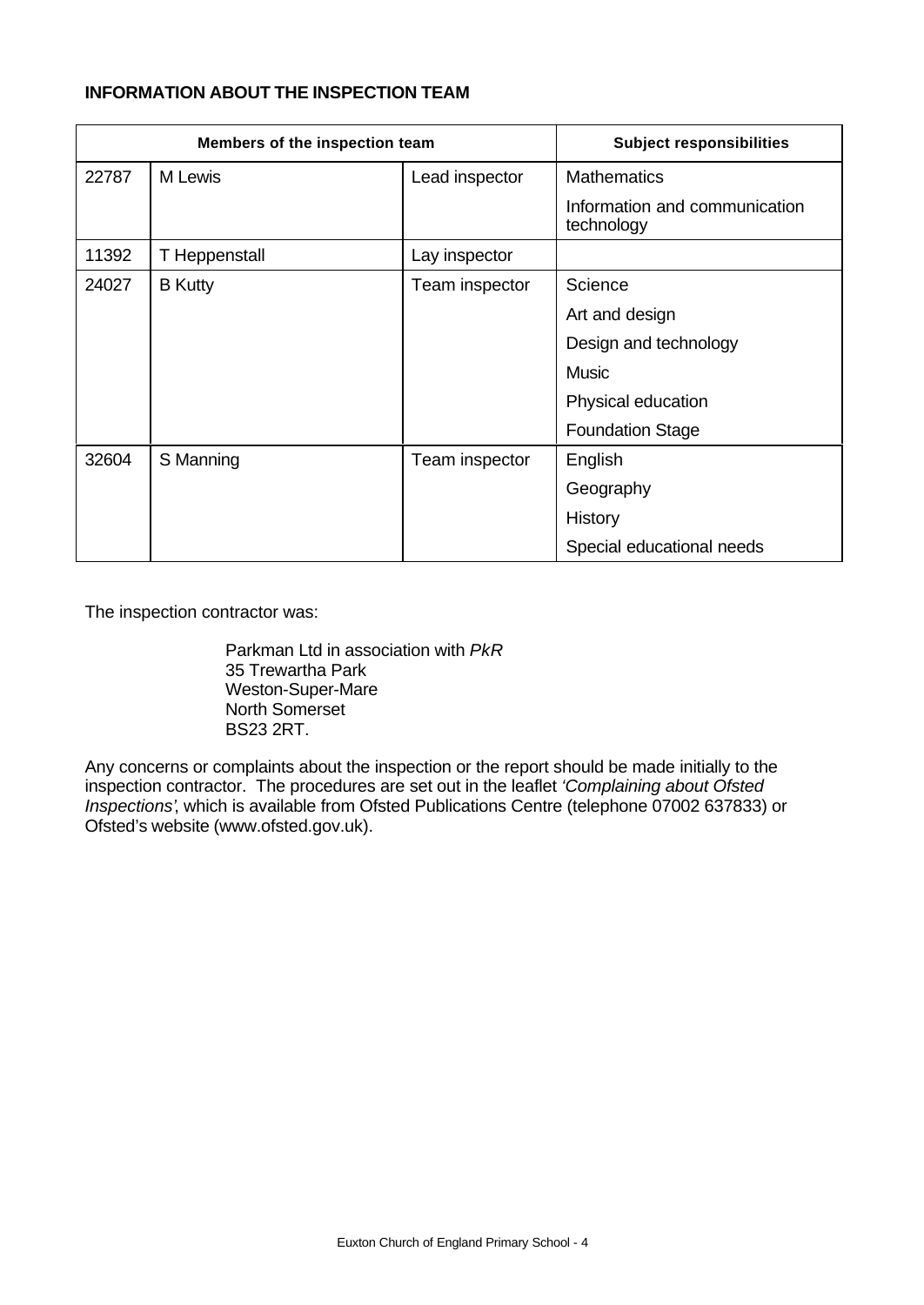# **REPORT CONTENTS**

|                                                                                                                                    | Page |
|------------------------------------------------------------------------------------------------------------------------------------|------|
| <b>PART A: SUMMARY OF THE REPORT</b>                                                                                               | 6    |
| PART B: COMMENTARY ON THE MAIN INSPECTION FINDINGS                                                                                 |      |
| <b>STANDARDS ACHIEVED BY PUPILS</b>                                                                                                | 8    |
| Standards achieved in areas of learning and subjects                                                                               |      |
| Pupils' attitudes, values and other personal qualities                                                                             |      |
| <b>QUALITY OF EDUCATION PROVIDED BY THE SCHOOL</b>                                                                                 | 11   |
| Teaching and learning<br>The curriculum<br>Care, guidance and support<br>Partnership with parents, other schools and the community |      |
| <b>LEADERSHIP AND MANAGEMENT</b>                                                                                                   | 16   |
| PART C: THE QUALITY OF EDUCATION IN AREAS OF LEARNING AND<br><b>SUBJECTS</b>                                                       | 18   |
| AREAS OF LEARNING IN THE FOUNDATION STAGE                                                                                          |      |
| <b>SUBJECTS IN KEY STAGES 1 AND 2</b>                                                                                              |      |
| <b>PART D: SUMMARY OF THE MAIN INSPECTION JUDGEMENTS</b>                                                                           | 29   |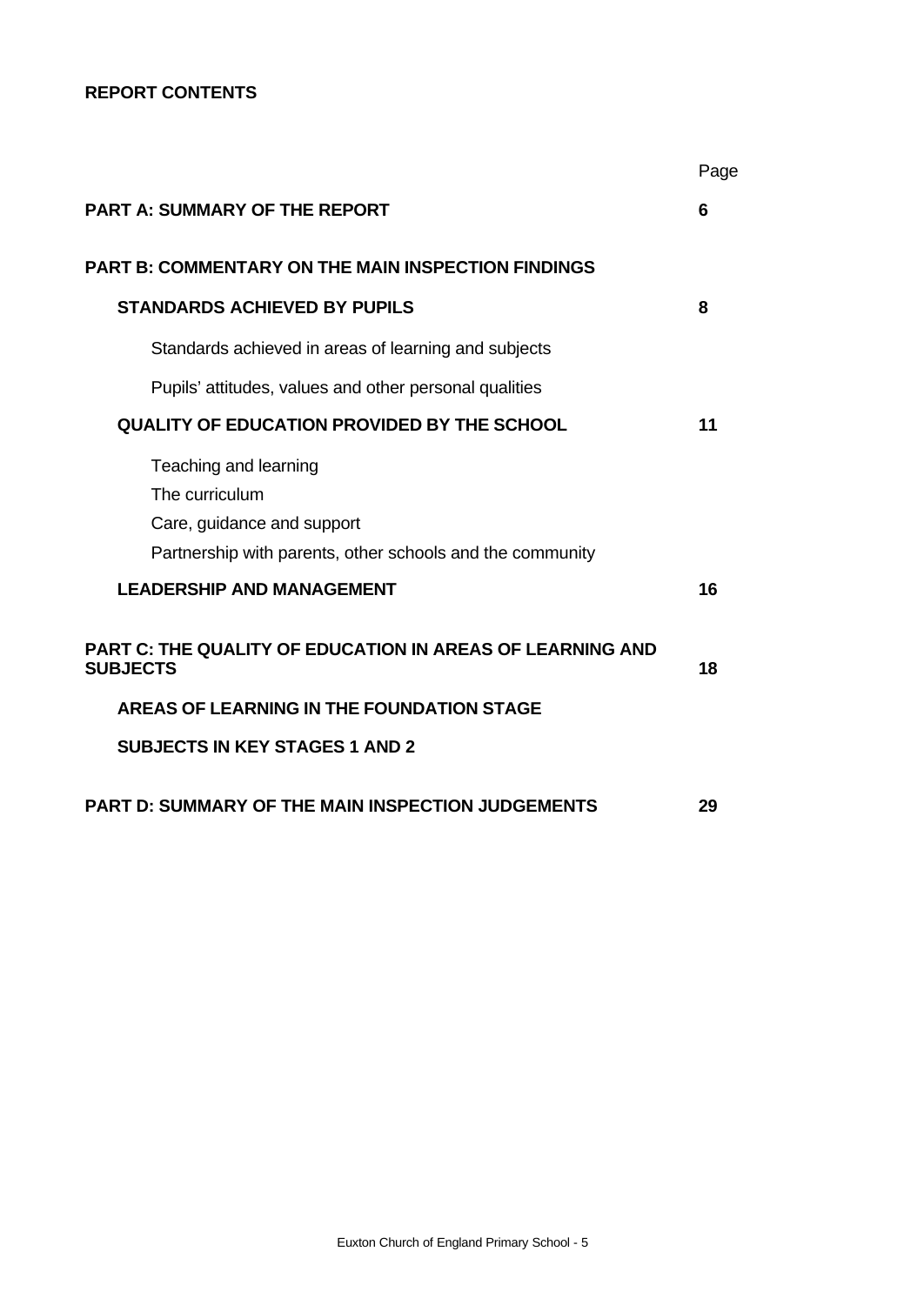# **PART A: SUMMARY OF THE REPORT**

# **OVERALL EVALUATION**

**The school provides an effective education** for its pupils within a caring Christian ethos. The quality of teaching is good with some very good teaching and as a result, pupils achieve well. The headteacher and governors lead the school well. **It gives good value for money.**

The school's main strengths and weaknesses are:

- Standards in English, mathematics and science are above average by the age of 11;
- By the age of seven pupils reach above average standards in reading and mathematics;
- Pupils achieve well and make good progress because of the good teaching. Pupils make very good progress in reading. However, skills in information and communication technology (ICT) are not yet used widely enough across the curriculum;
- The programme of extra-curricular activities is good. This enriches pupils' learning opportunities;
- Pupils with special educational needs and any pupil with English as an additional language receive good support and achieve well;
- Provision for children in the Foundation Stage is good and offers them a good start to their education;
- Pupils behave well and have good attitudes to their work. However, this is not always the case for a significant number of pupils in Year 3;
- Subject leaders do not check standards, teaching and learning in their subjects well enough;
- There is a need to develop a consistent approach to assessing what pupils know and can do.

The improvement since the last inspection is good. The quality of teaching has improved. Pupils' results in statutory tests have been consistently very good in reading and mathematics in the infants. In 2003 pupils in the juniors achieved high results in English, mathematics and science. Standards and the curriculum in ICT are now satisfactory. The provision for pupils with special educational needs has improved. Provision for pupils' moral and cultural development has improved although pupils' are still not sufficiently well prepared for life in a modern British multicultural society.

# Results in National (Section 2008) all schools in the similar schools in the similar schools in the similar schools Curriculum tests at the end  $\frac{1}{2001}$  of Year 6, compared with:  $\begin{vmatrix} 2001 & 2002 & 2003 \end{vmatrix}$  2003 English | C | C | A | A mathematics **E D A** C science | C | D | A | C

# **STANDARDS ACHIEVED**

*Key: A - well above average; B – above average; C – average; D – below average; E – well below average Similar schools are those whose pupils have attained similarly at the end of Year 2.*

**Pupils' achievement throughout the school is good** as a consequence of good teaching. Children in the reception class get off to a flying start and attain the goals they are expected to reach by the time they begin in Year 1. They exceed these goals in their personal, language and mathematical development. In 2003, pupils in Year 2 attained above average standards in test results in reading, average in writing and high standards in mathematics. Although in recent years standards in the juniors have fluctuated, pupils did very well in the test results for 2003 when they attained high standards in English, mathematics and science in comparison with all schools. In comparison with similar schools results were not as high in mathematics and science, since fewer pupils attained at the higher Level 5 than in similar schools. Inspection findings indicate that the standards of pupils' attainment in the current Year 6 are above average in English, mathematics and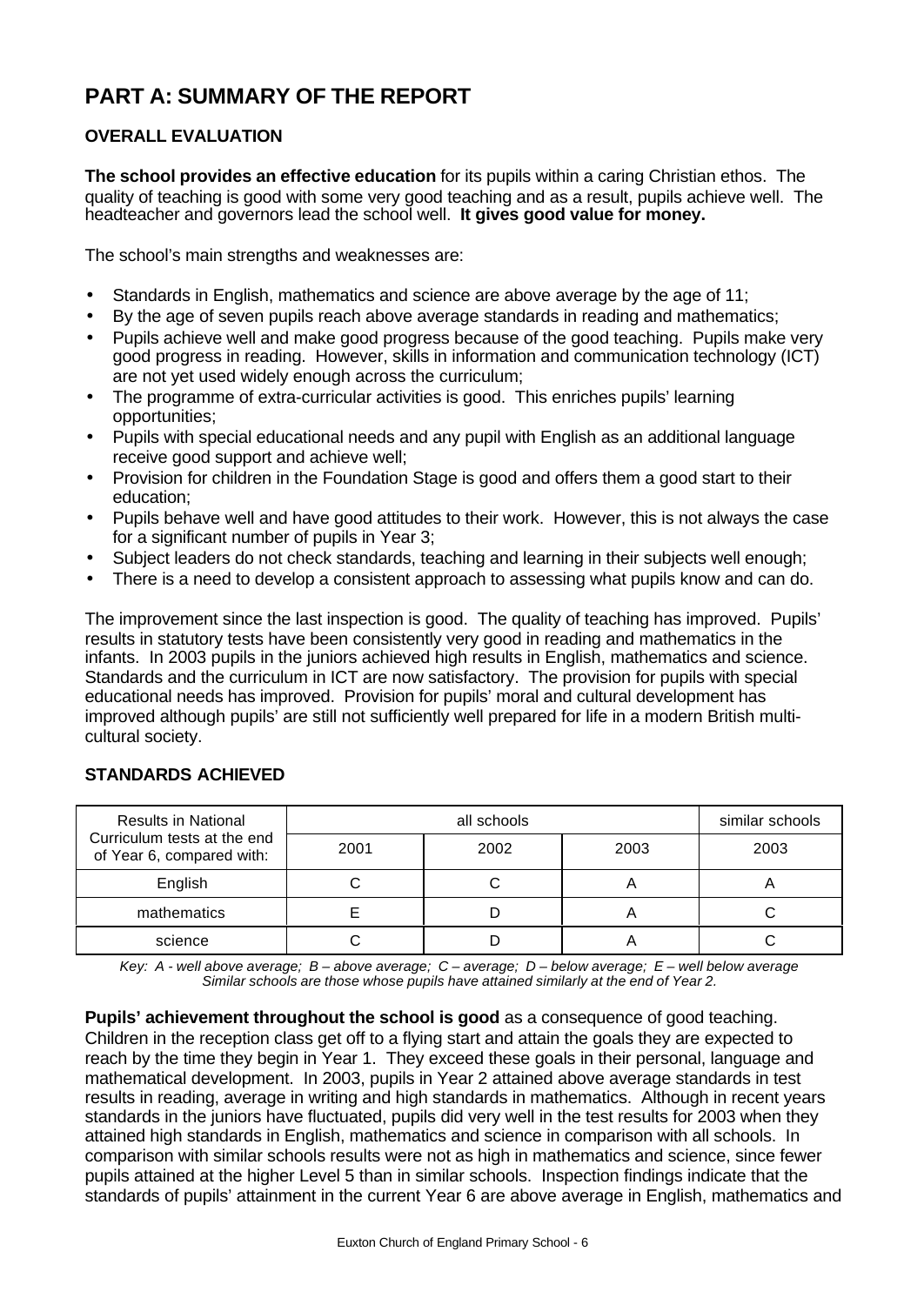science. The picture is similar for pupils in Year 2 for English and mathematics, although they attain average standards, overall, in science. A significant minority of pupils in Year 3 display challenging behaviour and this has a negative impact on their learning and achievement, for instance, in some aspects of mathematics and science. Pupils at the end of the infants and the juniors reach the standards expected of them in ICT.

**Pupils' personal development is good. It is helped well by the good overall provision made for their spiritual, moral, social and cultural development**. However, pupils' knowledge of the lives and traditions of people from different cultural backgrounds needs to be widened.

Pupils are happy at school and the majority have positive attitudes towards their learning. Pupils in Year 6 show a good sense of responsibility. **Attendance is very good** and is a strength of the school.

# **QUALITY OF EDUCATION**

**The school provides a good quality of education for its pupils.** This is because of the good teaching and support that pupils receive. Pupils with special educational needs are well supported and achieve well. Teachers have good expertise and knowledge of the curriculum especially in English and mathematics where they monitor pupils' progress well and plan work carefully to match the different abilities of pupils. This enables good learning to take place. The skills of literacy and numeracy are given a high priority. The teaching of reading is very good and this leads to high standards. In mathematics oral and mental skills are taught well. Opportunities for pupils to use their ICT skills across different subjects of the curriculum are developing but are not yet used as much as they could be. Teachers insist on high standards of behaviour and what pupils can do. They set work with a high level of challenge.

The school offers a **good** curriculum overall and provides well for extra-curricular activities. Partnership with parents is **good.** Parents are comfortable about approaching the school, are welcomed into assemblies and support its activities and their children's learning well.

# **LEADERSHIP AND MANAGEMENT**

**Leadership and management of the school are good.** The headteacher provides good leadership. He is very well supported by the associate deputy headteacher and other staff. Governance of the school is good and the school meets its statutory requirements. Management is sound.

# **PARENTS' AND PUPILS' VIEWS OF THE SCHOOL**

The majority of **parents are pleased with the school** but a significant minority of those who completed the parents' questionnaire would welcome more consultation on their views. **Pupils enjoy school** and feel they are valued and supported.

# **IMPROVEMENTS NEEDED**

The most important things the school should do to improve are:

- Develop the roles of the subject leaders to ensure that they have an overview of standards and teaching, learning and assessment in their subjects;
- Develop a consistent and manageable whole school approach to assessment;
- Prepare pupils more fully for life in a modern multi-ethnic British society.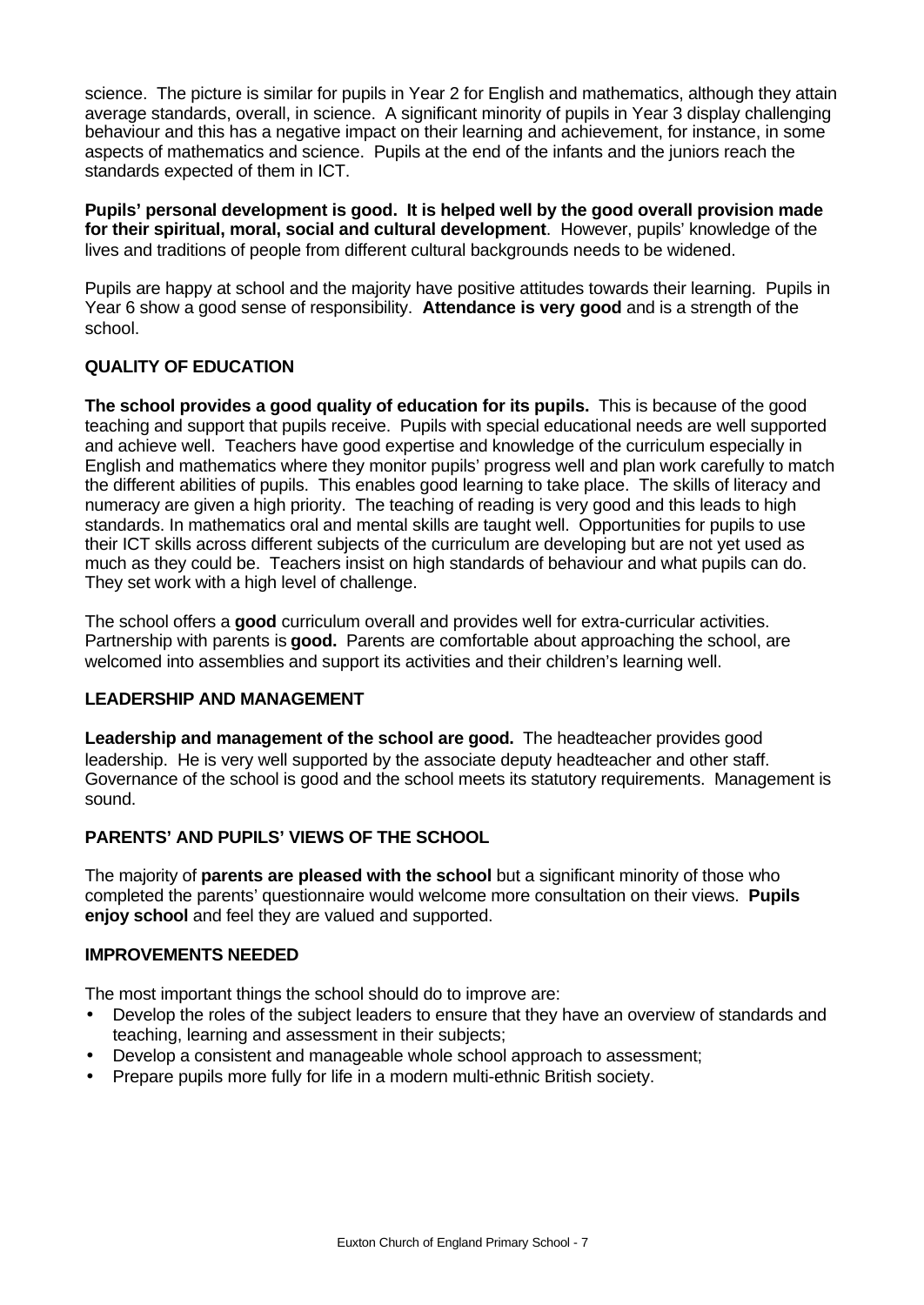# **PART B: COMMENTARY ON THE INSPECTION FINDINGS**

# **STANDARDS ACHIEVED BY PUPILS**

#### **Standards achieved in areas of learning and subjects**

Achievement overall is good throughout the school. Standards in English and mathematics and science are above average by the age of 11. Children in the reception class get off to a good start and, by the time they begin in Year 1, reach the standards expected for their ages in all the areas of learning. They exceed these in personal, social and emotional, language and mathematical development.

## **Main strengths and weaknesses**

- Standards in reading, writing and mathematics are above average for pupils aged seven. Pupils achieve very well and reach well above average standards in reading;
- Standards are above average in English, mathematics and science at 11;
- Standards in ICT have improved since the previous inspection and are now in line with national expectations;
- Pupils with special educational needs and any with English as an additional language achieve well;
- Pupils in the mixed class of Year 4 and 5 pupils do as well as others, although those in the Year 3 class do not do as well as they could.

### **Commentary**

1. The 2003 test results for eleven year olds showed standards in English, mathematics and science to be well above the average in comparison with those achieved nationally. Results for pupils aged seven in 2003 were above average in reading, average in writing and well above average in mathematics. In comparison with schools having a similar percentage of free school meals, results for eleven year olds were similarly high in English, average in mathematics and above average in science. For seven year olds results were average in reading and mathematics but well below average in writing. Over recent years results have shown more fluctuation at Key Stage 2, particularly in mathematics, and in 2002 results dipped to be below average in mathematics and science. Nevertheless, in recent years pupils' results at seven and 11 in all subjects have been broadly in line with the national trend. The school has a good understanding of the standards pupils reach and their progress through the school and the areas in which pupils could do better. For instance, recent initiatives to raise pupils' attainment in writing and mathematics are paying off. The school does well in relation to its targets.

#### *Standards in national tests at the end of Year 6 – average point scores in 2003*

| Standards in: | School results | National results |
|---------------|----------------|------------------|
| English       | 29.6 (27.4)    | 26.8(27.0)       |
| mathematics   | 28.4 (26.2)    | 26.8 (26.7)      |
| science       | 30.3(27.8)     | 28.6 (28.3)      |

*There were 35 pupils in the year group. Figures in brackets are for the previous year.*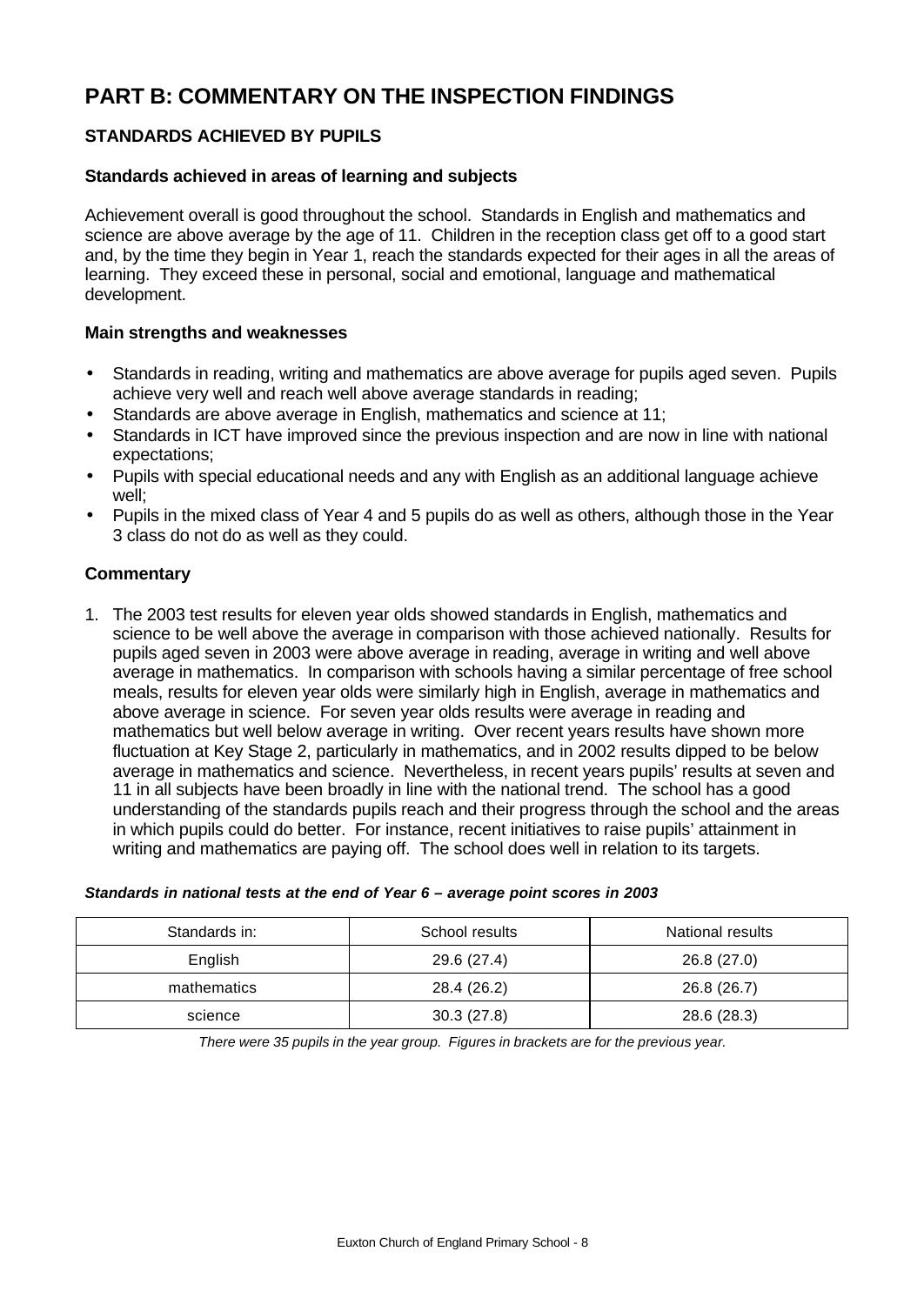| Standards in: | School results | National results |
|---------------|----------------|------------------|
| reading       | 16.8 (17.4)    | 15.7 (15.8)      |
| writing       | 14.4 (14.5)    | 14.6 (14.4)      |
| mathematics   | 17.4 (17.3)    | 16.3(16.5)       |

#### *Standards in national tests at the end of Year 2 – average point scores in 2003*

*There were 34 pupils in the year group. Figures in brackets are for the previous year.*

- 2. Inspection evidence shows that the school is maintaining good standards in English, mathematics and science where at eleven pupils are reaching above the average standard expected nationally. This is similar in reading, writing and mathematics for pupils aged seven. Standards in science are at the nationally expected level for pupils at age seven. In reading, standards are high throughout the school. This is an improvement since the last inspection and reflects well on the good teaching and support that pupils receive both in school and at home for their reading. Standards in ICT have improved since the previous inspection and are now in line with those expected nationally at the end of both key stages.
- 3. Pupils achieve well and most show good, and some, very good progress in their learning, building on what they know and can do as they move through school. The school adds sound value to all pupils' learning including those who join the school part way through.
- 4. Children start in the reception class with average skills. Attainment on entry to the reception class is not judged to be as high as at the time of the previous inspection. As a consequence of falling rolls, and being a Church of England school, the school now takes children from a different and wider area with a wider range of abilities. Children make good progress in the reception class, as a result of the good teaching which interests and stimulates them to learn. By the time they begin in Year 1 they exceed expectations in their personal, social and emotional development, language and literacy and mathematical development. In knowledge and understanding of the world and creative and physical development, they reach the levels expected for their ages.
- 5. Most pupils continue to progress and achieve well through Year 1 to Year 6. They are helped significantly by their good overall skills in language and literacy and their good levels of competence in mathematics. They do especially well in the mixed Year 4 and 5 class where the teaching is consistently very good and often outstanding. However, in Year 3, despite the good and very good teaching seen during the inspection by a temporary teacher and the reasonable level of competence that pupils' show, the unsatisfactory behaviour of a significant minority of pupils and the poor attitudes of some to work, hamper their overall progress. This is particularly the case in mathematics and science where since the beginning of the school year pupils have not produced enough work.
- 6. Pupils with English as an additional language and those with special educational needs make good progress as a result of the good support they receive from teachers and support staff. Many pupils with special educational needs reach the expected level for their ages in English, mathematics and science by the end of Year 6. The more able pupils make good progress, particularly in Years 4, 5 and 6. In the 2003 national tests pupils were in the highest five per cent of schools nationally in reaching the higher level in English and a significant proportion reached the higher level in mathematics and science. Boys and girls achieve equally well. In nearly all classes pupils have very good attitudes towards their work; they apply themselves to their tasks and take pride in what they do with the result that they achieve well.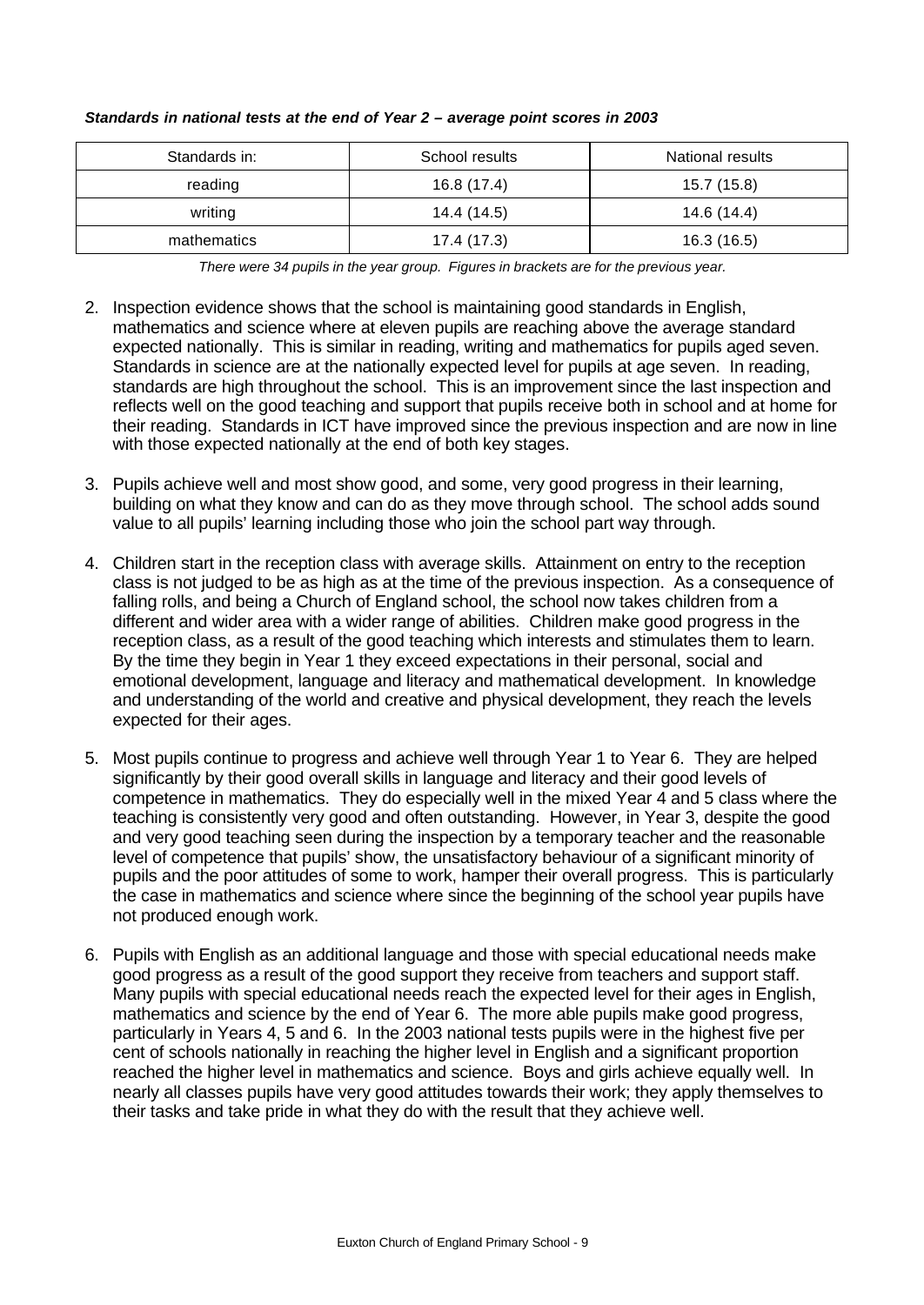# **Pupils' attitudes, values and other personal qualities**

Pupils' attitudes, behaviour and relationships are **good** overall.However, a significant minority of pupils in Year 3 display very challenging behaviour. Pupils' spiritual, moral and social development is **good** and their cultural development is **satisfactory.** The level of attendance is **well above** the national average.

### **Main strengths and weaknesses**

- Relationships among staff and pupils are good and this creates a positive learning environment;
- Pupils are well supported in their social development through extra-curricular activities;
- Pupils have a sound understanding of their own culture but they are less well prepared for life in multi-racial Britain.

### **Commentary**

- 7. Relationships among staff and pupils are good and this creates a positive learning environment. Teachers' high expectations of attitude and effort enable pupils to develop positive attitudes to each other and their work. Most pupils are well motivated to learn and they persevere with the task and take on the challenges set by their teachers whether it is comparing the temperature changes of the hot water and the crushed ice in Year 6 or creating a story planner to include all the different elements in Year 4. The attitudes and behaviour of children in the reception class, the majority of whom are only four, are very good. This makes a good contribution to the good progress they make.
- 8. However, the behaviour and attitudes of many pupils in Year 3 present teachers with some challenging situations. Even when the teaching is very good and teachers handle pupils very well, the unsatisfactory attitudes and behaviour of a significant number of pupils detracts from learning and the progress that the pupils make. The school is aware of the difficulties presented by these pupils and has this term put initiatives in place to remedy the situation. As yet it is too soon for these to have impacted greatly on improving their behaviour and their attitudes to work.
- 9. Pupils are given opportunities to work together in different groups and are encouraged to take on responsibilities appropriate for their age. The good range of extra-curricular activities helps pupils to understand the importance of team work and fair play. The elected members of the school council take their responsibilities seriously and suggestions made by their classmates are discussed well and forwarded to the headteacher. These requests are considered carefully by the school and actions are taken appropriately. Pupils think about those who are less fortunate than themselves through fund raising for specific causes and charities.
- 10. The curriculum is used well to develop pupils' spiritual and moral development. Teachers value pupils' questions and give them space for their own thoughts and ideas. In one of the science lesson observed in Year 6, pupils were confident to ask questions about why things happened in a certain way and the teacher took time to explain and clarify their thoughts and understanding. The school has made some improvement in developing pupils' understanding of different cultures through special events and through their work in subjects such as art and design, design and technology and geography. However, discussions with pupils indicate that they have very limited knowledge about the lives and traditions of people from different cultural backgrounds. In this they are ill prepared for the life outside their immediate surroundings.

## **Attendance**

There is a long-standing culture of good attendance in the school. The previous inspection report describes attendance as good. It is now judged to be **very good.**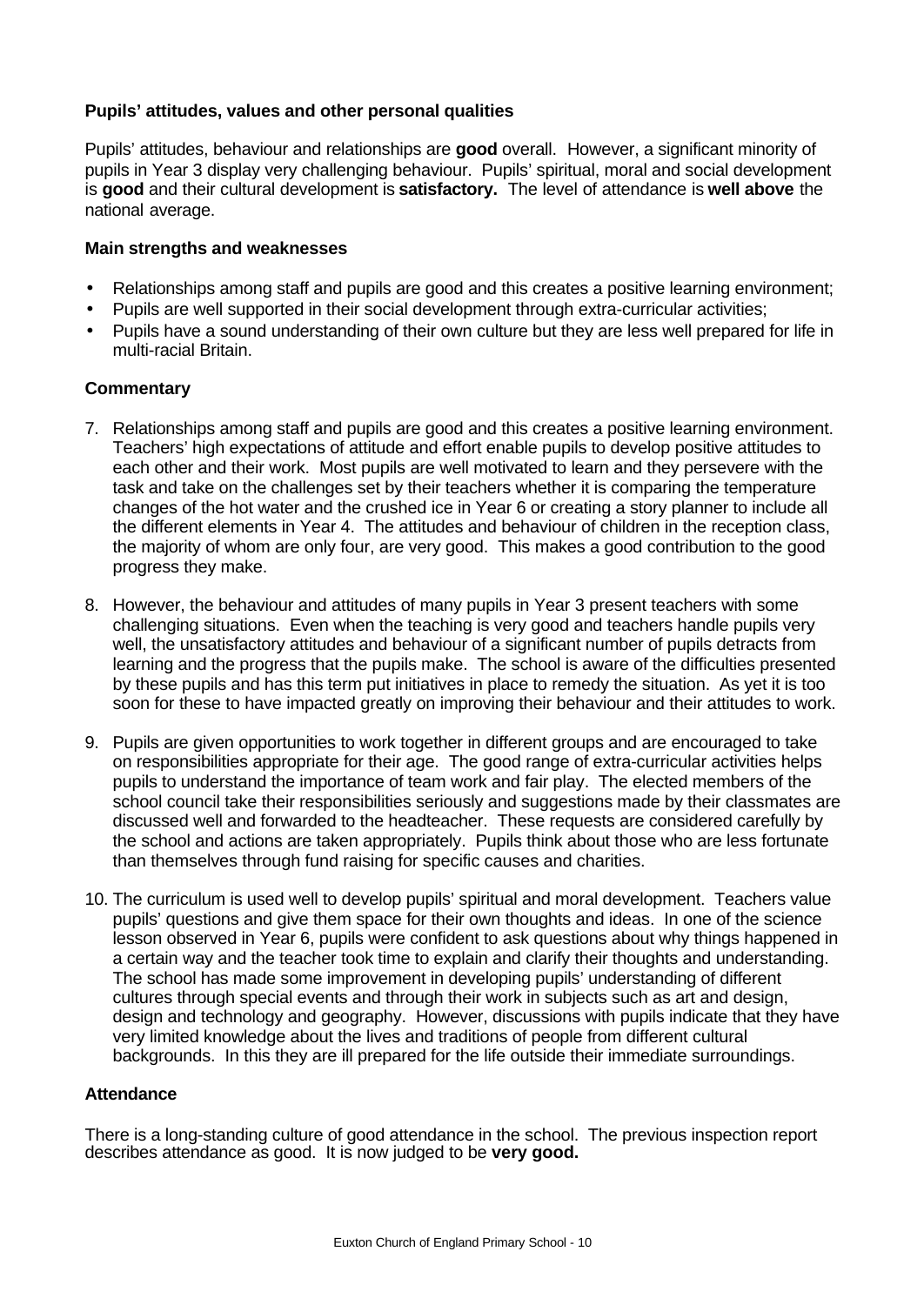# *Attendance in the latest complete reporting year (%)*

| Authorised absence 2002/2003 |         |                        | Unauthorised absence 2002/2003 |
|------------------------------|---------|------------------------|--------------------------------|
| School data                  | $3.9\%$ | $0.0\%$<br>School data |                                |
| National data                | 5.4 %   | National data          | $0.4\%$                        |

*The table gives the percentage of half days (sessions) missed through absence for the latest complete reporting year.*

# **Exclusions**

There have been no exclusions in the last school year.

# **QUALITY OF EDUCATION PROVIDED BY THE SCHOOL**

11. The school gives pupils a good quality of education. Teaching is good overall. There is a significant amount of very good teaching in all phases of the school and some excellent teaching in the mixed class of Year 4 and 5 pupils. This helps pupils make good progress. The teaching of reading and oral and mental mathematics is particularly strong across the school and pupils make very good progress. The school has a wide curriculum and it uses expertise from within and outside the school to improve it. Accommodation and learning resources are satisfactory.

# **Teaching and learning**

The quality of teaching and learning is good overall, with a significant amount of good and better teaching. There is good teaching in all classes of the school, but the best teaching is found consistently in the mixed Year 4 and 5 class. Generally, pupils receive a good level of support in their lessons. Written tasks are prepared thoughtfully to promote the best progress for pupils of different abilities including lower and higher attaining pupils. Teachers know pupils very well and make good use of informal assessments to prepare work for them. Teachers mark pupils' work very thoroughly.

#### **Main strengths and weaknesses**

- Teachers have good knowledge and subject expertise and plan the curriculum well;
- Teachers structure lessons well. They make good use of resources;
- Management of pupils is good as are the relationships all adults have with them. All staff have high expectations of pupils' behaviour and attitudes to work. This encourages pupils to learn well;
- Teaching assistants give pupils good quality help, enabling them to progress in their learning. Pupils with special educational needs are catered for well;
- In English and mathematics teachers make good use of assessment information to plan lessons. They mark pupils' work carefully and give good indications of what pupils need to do next. This is not so much the case in other subjects and approaches are not consistent across the school.

#### **Commentary**

#### *Summary of teaching observed during the inspection in 28 lessons*

| Excellent | Very good | Good                 | Satisfactory | Unsatisfactory | Poor | Poor<br>Verv . |
|-----------|-----------|----------------------|--------------|----------------|------|----------------|
|           |           | $\overline{ }$<br>⊶י |              |                |      |                |

*The table gives the number of lessons observed in each of the seven categories used to make judgements about lessons.*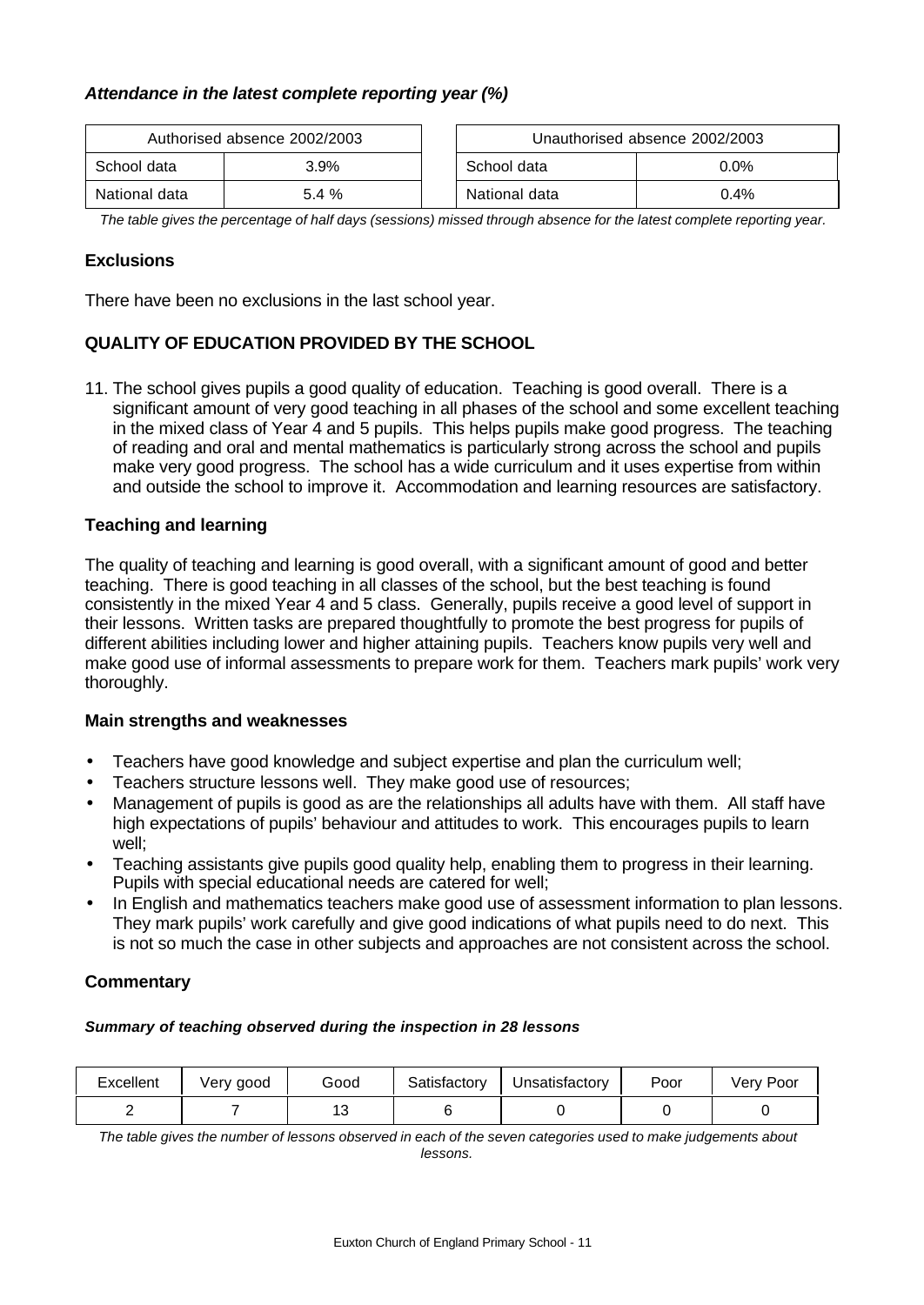- 12. There is good teaching overall, with evidence of good and very good teaching and learning in all phases of the school. This has a positive impact on pupils' learning. There is some inspired teaching in the mixed aged Years 4/5 class. The quality of teaching has improved considerably since the last inspection when there was a significant proportion of unsatisfactory teaching.
- 13. Teaching in the Foundation Stage is good overall. Staff have a very good knowledge and understanding of the curriculum and of what children are expected to achieve and plans show appropriate emphasis given across all learning areas. Staff offer good support and encouragement to all children, especially those who have special educational needs.
- 14. Teachers have good expertise and knowledge, particularly in the teaching of English, mathematics and science. They share their subject expertise and plan lessons very well. This is particularly the case in English and mathematics. Teachers benefit from the knowledge and expertise of the temporary associate deputy headteacher who is an experienced literacy consultant and the recent in-service training they have had from the local education authority numeracy consultant. As a result, lessons in English and mathematics are very well planned and structured according to the National Strategies. Planning is detailed and makes good provision for pupils of all abilities in the class. Teachers ensure that pupils know what they are expected to learn and this is checked and reinforced at the end of lessons. Tasks and activities challenge pupils who rise to them and tackle them well. In most lessons introductions have good pace and explanations are clear, although sometimes the initial parts of lessons overrun and this results in pupils beginning to lose interest. Teachers' questioning is good and questions are generally carefully designed to develop pupils' thinking skills so they arrive at answers for themselves. This helps to motivate the pupils well and increases their initiative for personal study. Teachers use resources well and make good use of imaginary and real situations and dilemmas to spark off pupils' ideas. For instance, in a good writing lesson for pupils in Year 6, pupils were able to write a persuasive letter against hunting whales for meat. This followed the build up of a story, discussions and drama activities.
- 15. Relationships are good between pupils and staff. The younger pupils clearly enjoy their learning and activities provided for them. For example, pupils in a very good Year 2 mathematics lesson enjoyed being pitched against a partner to answer quick fired questions from the teacher on multiplying and developing patterns in numbers. They talked about design and technology lessons with enthusiasm and explained how they had designed and made a puppet. Older pupils speak very positively about their teachers and how they make learning interesting. For example, pupils in Year 6 were keen to discuss their history lessons and what they had learned about life in Ancient Greece and the split from the Roman Catholic Church that took place under Henry VIII. Teachers manage pupils well and have high expectations of their behaviour and attitudes to work. Pupils are given responsibilities and encouraged to work together and ask questions. This helps pupils to learn and become more confident in their learning.
- 16. Teachers use resources well and are keen to try new things, such as the interactive smart boards which had only been delivered a week before the inspection. They consolidate and extend pupils' learning in English and mathematics using a range of computer programs. Teaching assistants are deployed well and teachers assist them to give high quality support by clear planning. The work of the teaching assistants and the technician for ICT has a very significant impact on pupils' learning. Teachers and assistants work very well together to ensure that lessons run smoothly and that pupils achieve as much as they can.
- 17. Effective use of teaching assistants is made to support pupils with special educational needs. As a result, pupils' gains in knowledge, skills and understanding are good, particularly in English and mathematics. The quality of pupils' individual education plans is good. They identify the specific targeted areas of learning in English and mathematics for each pupil. These targets are realistic and build on pupils' previous knowledge. Individual education plans also guide teaching assistants on how to support pupils' learning in the classroom. There are good opportunities for parents to discuss and review the progress their child is making towards their targets, in formal review meetings held each term with the class teacher and special educational needs coordinator and, informally, as the need arises.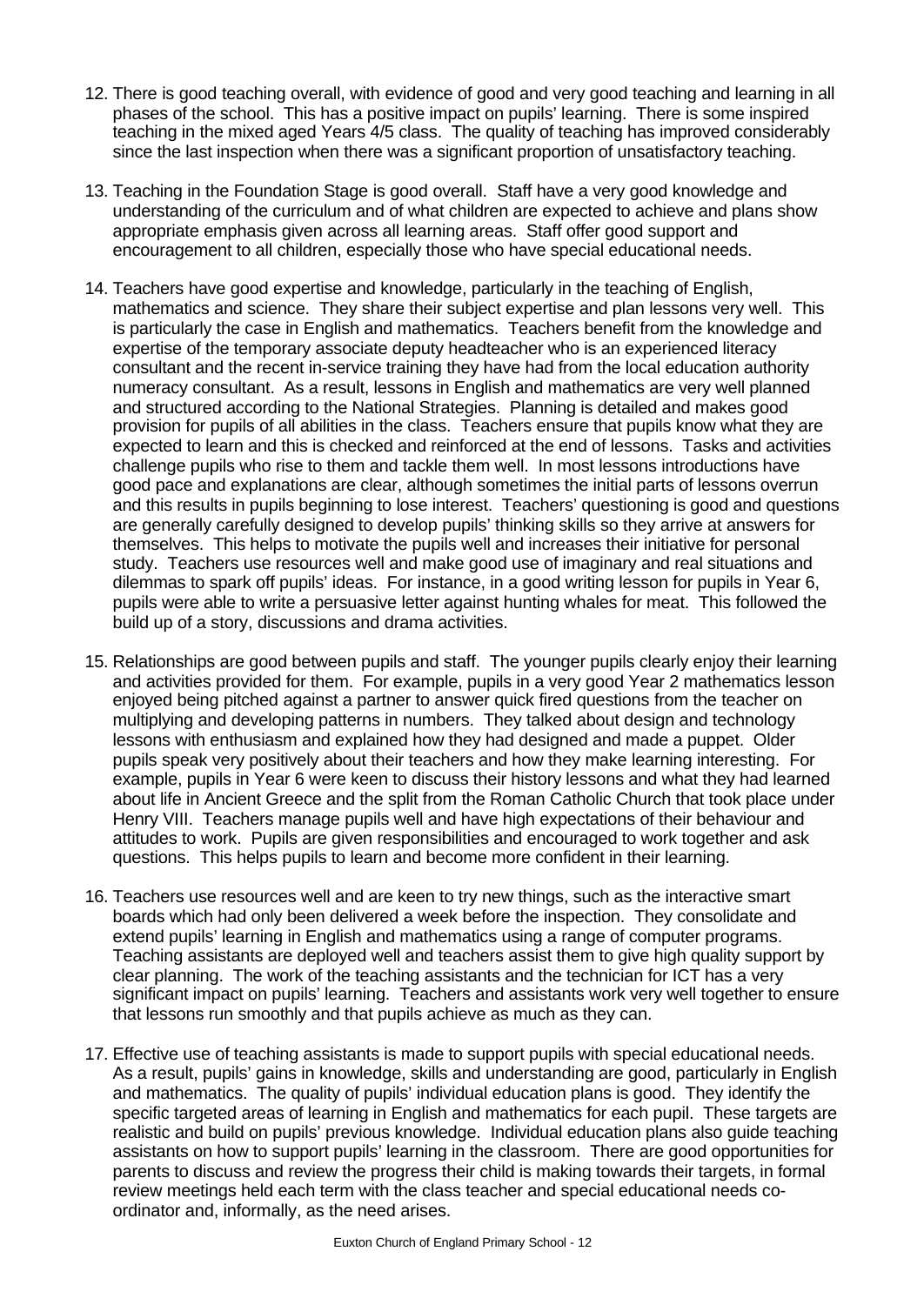- 18. The arrangements for the assessment and identification of pupils with special educational needs are good and are being implemented in accordance with the Code of Practice. All statutory requirements are met with regard to those pupils who have statements of special need. There are good systems in place for assessing pupils when they are admitted to the school. Consequently, those pupils with special educational needs are identified early and appropriate teaching plans are quickly put into place.
- 19. Teachers know their pupils very well and teaching assistants provide good support, particularly when helping pupils to engage in independent tasks. Tasks are well matched to individual pupils' needs in English and mathematics and marking is of a good quality in these subjects. However, in other subjects, including science and ICT, work is not always planned or assessed carefully enough by the teachers to match pupils' abilities, with the result that pupils are often given tasks which are too difficult. Assessment is used well in English and mathematics to track the achievement of all pupils but this is not so in science and other subjects. Approaches to assessment are inconsistent.

# **The curriculum**

The overall quality of the curriculum provided is good. There are good opportunities for enrichment through sports and other activities. Resources, staffing and accommodation are satisfactory overall and meet most needs of the curriculum.

### **Main strengths and weaknesses**

- Pupils are given good opportunities to participate in a range of sporting and other activities;
- Curriculum enrichment is good through a wide range of clubs and activities, visits and visitors to the school;
- The school makes good provision for pupils with special educational needs. It ensures that they have access to the same curriculum and out of school activities as their peers;
- The outdoor play area in the Foundation Stage does not support the children's physical development well enough.

- 20. The curriculum meets the requirements of the National Curriculum. The National Literacy and Numeracy Strategies are well embedded into the curriculum. The school timetable allows for a sensible balance of subjects across the curriculum. All pupils, regardless of gender, ethnic background and special educational needs are included in all subjects and all aspects of school life.
- 21. Overall, the school makes good provision for pupils who have special educational needs. This is an improvement since the last inspection when this area of provision was judged to be satisfactory. There are good systems in place for assessing pupils when they are admitted to the school. Consequently pupils with special educational needs are identified early and appropriate teaching plans are put in place.
- 22. Provision for pupils' personal, social and health education is satisfactory. A rolling programme of activities has recently been put in place which now covers all aspects of this part of the curriculum. For instance, pupils have opportunities to reflect upon their behaviour and its effect on others during "circle time", when pupils come together to discuss things that are important to them. This contributes to the overall good behaviour and positive relationships in the school. There are satisfactory opportunities made for pupils to develop their understanding of citizenship through the school council and links with the local community.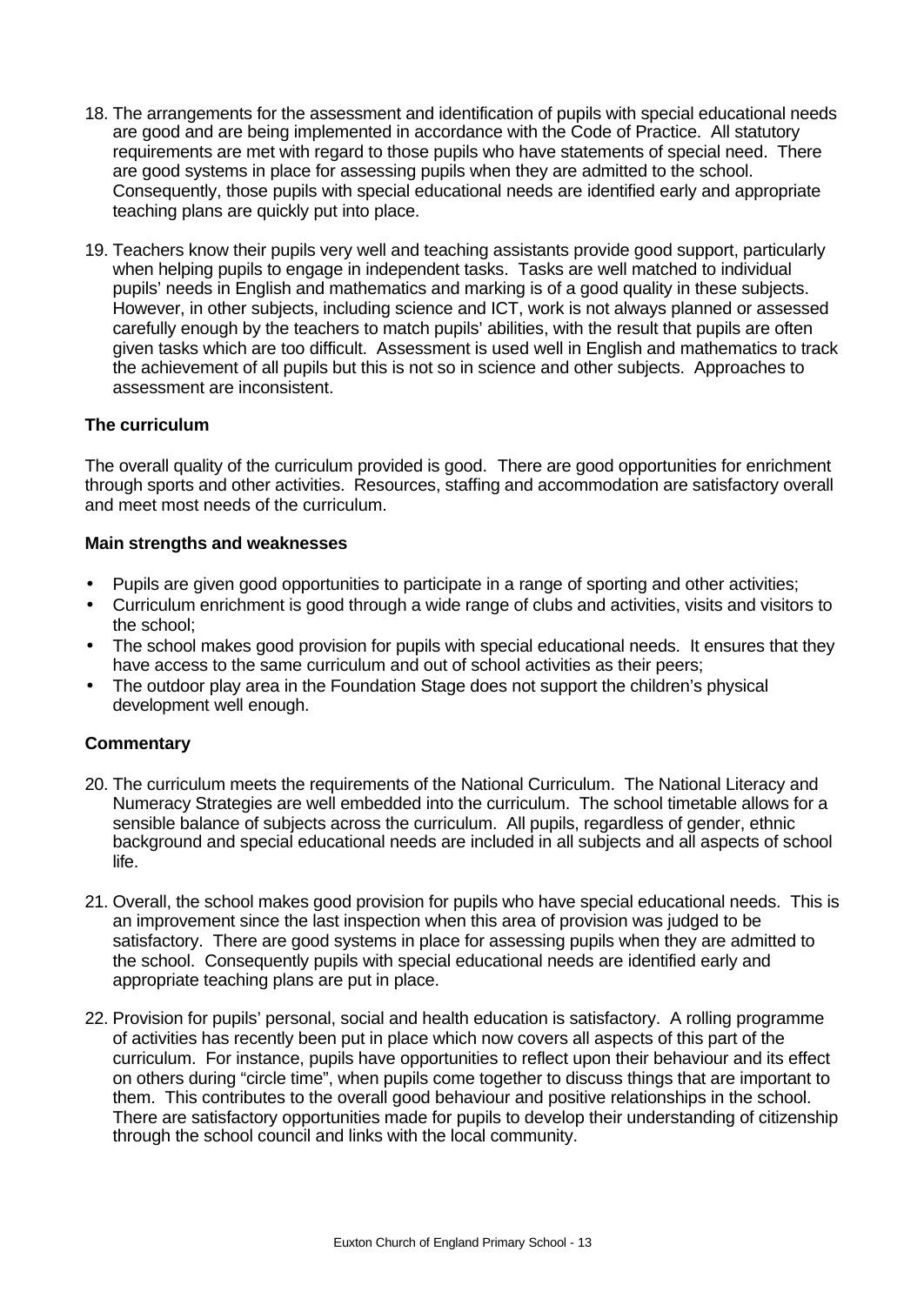- 23. The school has good links with its partner secondary schools and prepares pupils appropriately for the next stage in their education. Curriculum opportunities in English and science for the older pupils are enriched by the good links the school has with the local specialist college.
- 24. A good range of extra-curricular sporting and other activities is provided outside school hours. These include judo, cricket, and rugby. Pupils have good opportunities to take part in competitive team games. There is a school choir and many pupils learn to play a variety of musical instruments. School musicians perform in the local music festival and in concerts for parents and the local community. Residential and other visits, together with a wide range of visitors, support pupils' learning well.
- 25. There are sufficient teachers to teach the curriculum. The well-trained and well-organised support staff makes a good contribution to the achievement of all pupils including those with special educational needs and for any pupil who does not speak English as their first language.
- 26. Resources are satisfactory and are used well to support learning. This is an improvement since the previous inspection when resources in several subjects were unsatisfactory. There are sufficient fiction and non-fiction books for pupils to research information. These are presently stored in classrooms or along corridors. Although teachers and pupils have good access to these books and they know where they are to be found, the present arrangement does not allow pupils to study quietly or to carry out independent research.
- 27. Accommodation is satisfactory overall, with classrooms of a good size. Outdoor play space is well utilised, providing quiet areas as well as space for active play. However, outdoor play and activity space for the Foundation Stage is not separated from the main playground and does not allow children to come and go independently.

# **Care, guidance and support**

Provision for the care, welfare and health and safety of pupils is **good** overall and they receive good support and guidance. The school is a caring organisation and it is safe and secure. The pupils are well supported in their personal development.

# **Main strengths and weaknesses**

- The school is a caring community; Pupils receive good levels of support;
- Arrangements for the induction of pupils are good;
- There is no programme of staff training in child protection;
- There are unsatisfactory health and safety implications in some attendance recording and welfare procedures;
- There are no formal procedures to monitor and record the pupils' personal development.

- 28. The school gives a high priority to the care of its pupils. It is safe and secure and the pupils believe that their teachers care for them. Good relationships between staff and pupils contribute to the standard of care. Raising the pupils' self esteem also contributes to their care. Pupils achievements are celebrated, for example, awards for activities both in and out of school are presented at special weekly assemblies. All the pupils and a good number of parents are present on these occasions. The system of achievement awards is valued by the pupils. Induction arrangements for new pupils provide a further example of the way the school cares. The pupils believe the arrangements help them settle well and their parents agree. Good levels of care help pupils feel happy in school and this helps with their progress. This is an improvement on the satisfactory standard noted at the previous inspection.
- 29. Teachers and teaching assistants provide good support for all pupils. Discussion and 'circle time' is used widely and this provides good opportunities to support personal development.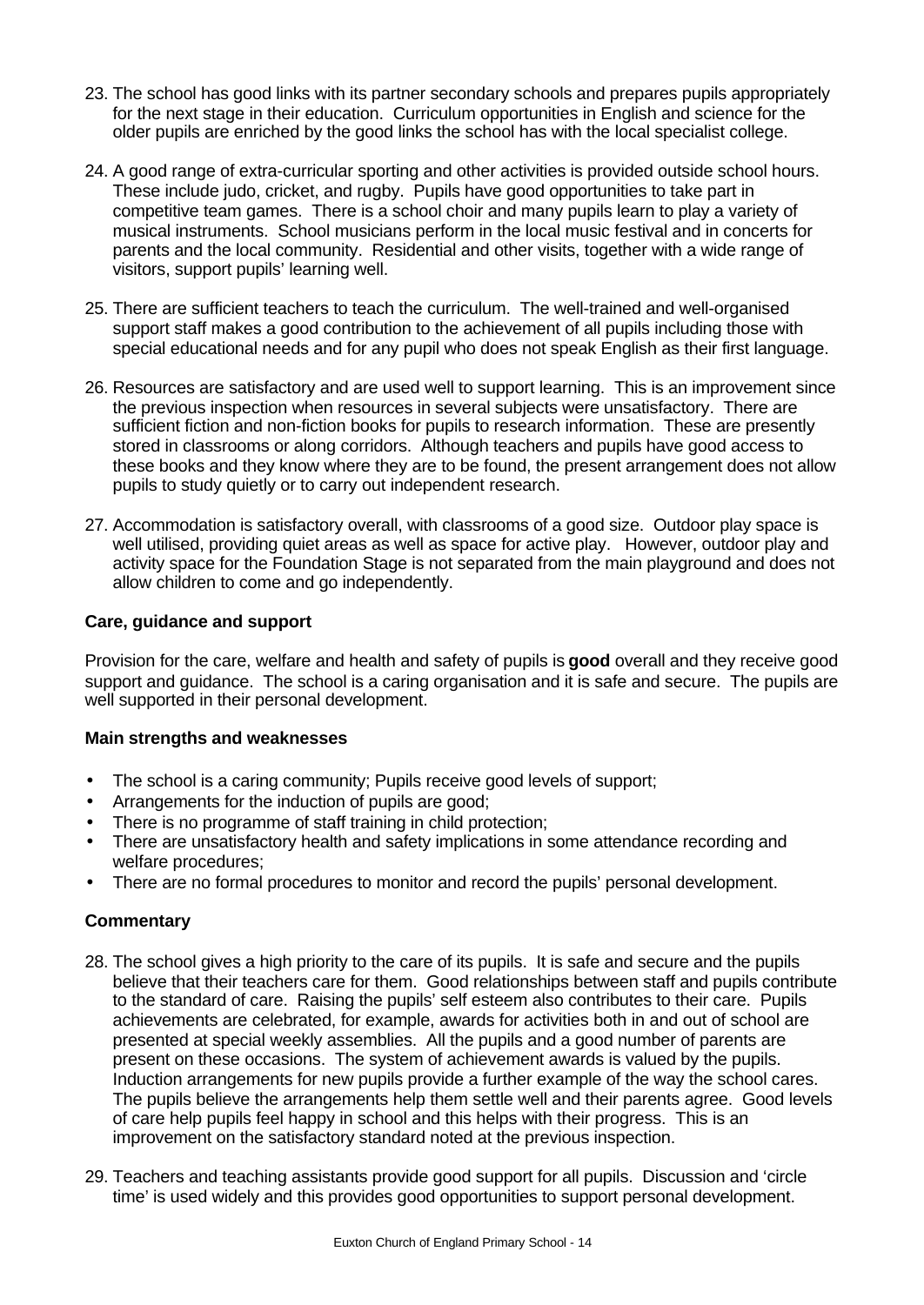However, personal development is not formally monitored or recorded. Instead, use is made of the teacher's personal knowledge. As a result, the teacher of any particular pupil may be the only person aware of the information. Most pupils believe that they can turn to an adult with any concerns but an important minority are reluctant to discuss personal matters with their teacher.

30. A conscientious effort is made to ensure good health and safety standards. However, the procedures are informal and would not guide, for example, the duties of a new site supervisor. Child protection arrangements are satisfactory but there is no programme of staff training for this area. The recording of temporary absence, for example, due to a medical appointment, is unsatisfactory.

# **Partnership with parents, other schools and the community**

The school endeavours to develop good links with parents. Parents give good support to school activities and to the learning of their children, although some are dissatisfied with the curriculum links between home and school. Links with other schools and with the community are good and they provide worthwhile benefits for the pupils.

#### **Main strengths and weaknesses**

- The school makes good efforts to develop close links with parents but it does not regularly seek their views;
- Parents give good practical support to the school;
- There are good links with the parents of pupils with special educational needs;
- Links with the community and other schools are good;
- Improvements could be made to the quality of some of the information provided for parents.

- 31. The school is keen to have good relationships with its parents and to involve them in its work. For example, an open-door policy operates successfully and parents are not concerned about approaching the school. They are encouraged to help and frequent newsletters are issued to keep them informed about school activities.
- 32. Parents respond well to the school's wish to be involved in their child's learning. They provide a good level of help in school and they support their children's learning at home. Parents' consultation evenings are very well attended and good support is given to school activities such as special assemblies. Furthermore, there is a very active parent-teacher association which raises funds and supports events. Parental support for the school helps the pupils appreciate the importance of their education. A generally satisfactory situation regarding links with parents was reported at the previous inspection. Regular opportunities exist for parents of pupils with special educational needs to discuss and review the progress their child is making towards their targets with the class teachers and the special educational needs co-ordinator.
- 33. Most parents believe that their children like school and make good progress. However, there is a noticeable group which feels that the school does not deal satisfactorily with them. For example, they believe communications are a weakness and that their views are not sought. Evidence from the inspection indicates that the areas of concern are not unsatisfactory. However, the parents' perceptions are an issue because they detract from the otherwise good support that the majority of parents provide.
- 34. Information provided for parents is generally satisfactory but the style of the prospectus is very formal. The pupils' annual progress reports describe well what the pupils can do but they do not give a useful indication of the steps needed to improve.
- 35. Links with the community are good. They are particularly strong with the local church and these contribute well to pupils' personal development. A range of science-based community links,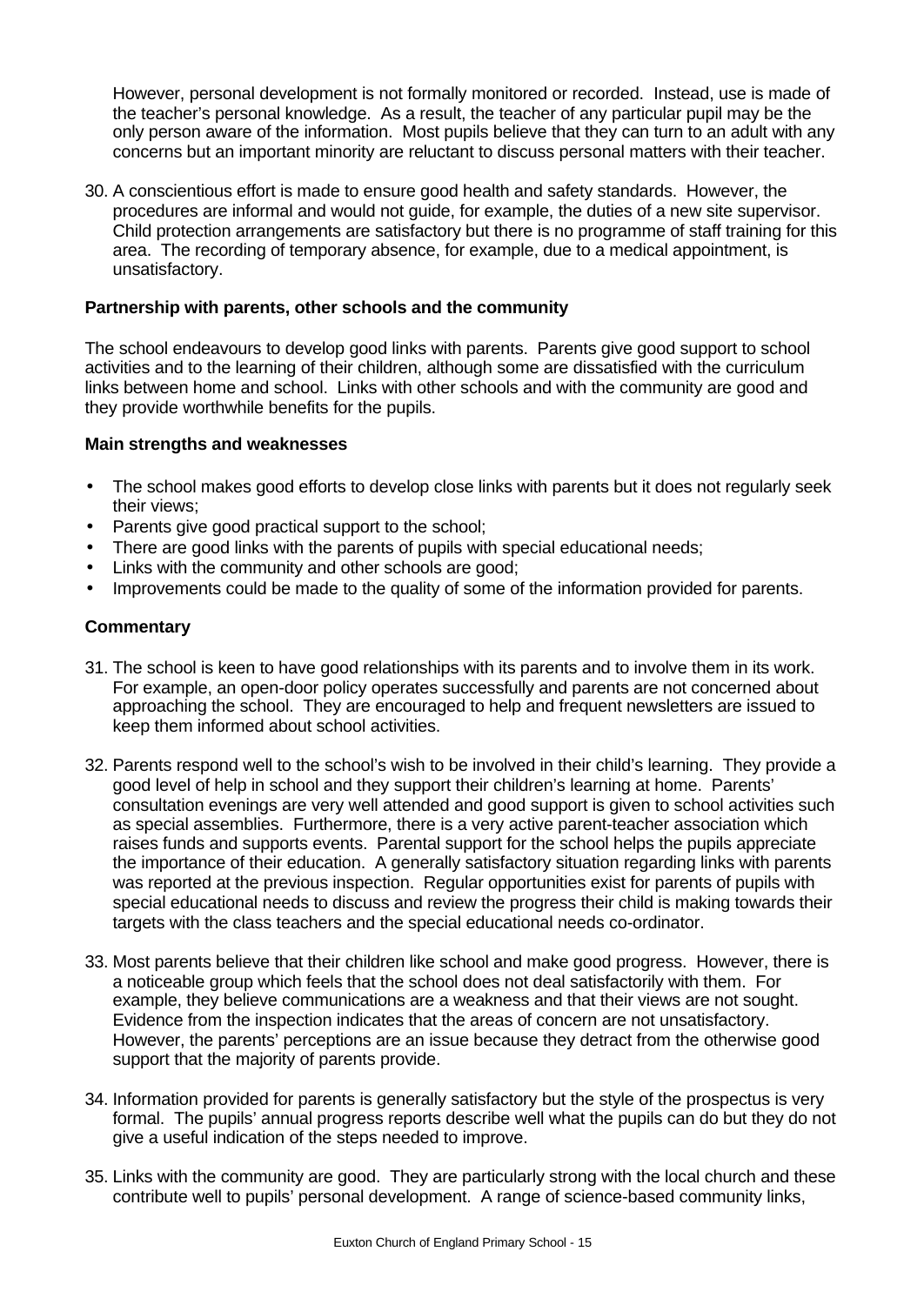which include environmental projects, enhance the curriculum. Good links with two secondary schools provide specialist courses or teaching in subjects ranging from music technology to English. Arrangements to transfer pupils to secondary schools are good and pupils who are about to move believe that much has been done to ease their concerns.

# **LEADERSHIP AND MANAGEMENT**

Leadership and management of the school are good. The headteacher provides good leadership; he is very well supported by the associate deputy headteacher and other staff. Governance of the school is good and management is sound overall.

## **Main strengths and weaknesses**

- The headteacher and the associate deputy have high aspirations for the school and an insistent focus on pupils' achievements;
- All staff set good examples and are committed to running an inclusive school where each pupil matters;
- Governors have a thorough understanding of the school, what it does well and the challenges it faces; they are responsible and fully involved in moving the school forward;
- Subject leaders do not have an overview of standards and teaching and learning in their subjects across the school.

- 36. The headteacher provides good leadership for the school. He has firm and well principled ideas and works to ensure that each pupil achieves their best and is valued by all who work in the school. He has maintained the strengths the school had at the previous inspection and moved the school forward. Pupils' results in statutory tests have improved and are well above the national average at 11. They compare well with similar schools. The school analyses its performance and the individual performance of the pupils in English and mathematics and uses the results of these reviews to implement planned school improvements. However, this is not so well developed in science and other subjects of the curriculum. The issues from the previous inspection have been addressed for the most part successfully. Teaching has improved; information and communication technology is now satisfactory as are the standards that pupils attain; cultural education has improved and is now satisfactory although pupils still have limited knowledge of the lives and traditions of people from cultures other than their own; resources have improved. Staff set good examples, sharing a common purpose and contributing to the good ethos in the school. The headteacher who is retiring at the end of the next term shows a good sense of direction for the school and is making good preparations for the hand over to his successor.
- 37. The temporary associate deputy headteacher supports the headteacher and other staff very well. She sets an excellent example in her own teaching and since her recent arrival has identified areas of management and literacy teaching for improvement and prepared action plans which are underway.
- 38. Management is sound. The school is organised and managed with thought to detail. Procedures are mostly clear and generally followed although some, such as child protection, are in need of review. There is an up-to-date management plan that details the school's priorities for development and outlines the different stages. Performance management is well established. There are considered approaches to staff development linked to the priorities in the school development plan, based on the school's analysis of performance, and to individual staff needs. New and temporary staff are supported well and made welcome. The roles of the subject leaders are not well established or in some cases equitable. For instance, some teachers carry responsibilities for both the Foundation Stage and English, and science, ICT and design technology whilst others have responsibility for one subject. Subject leaders play a limited part in leading subjects other than in English and mathematics. They have had little opportunity to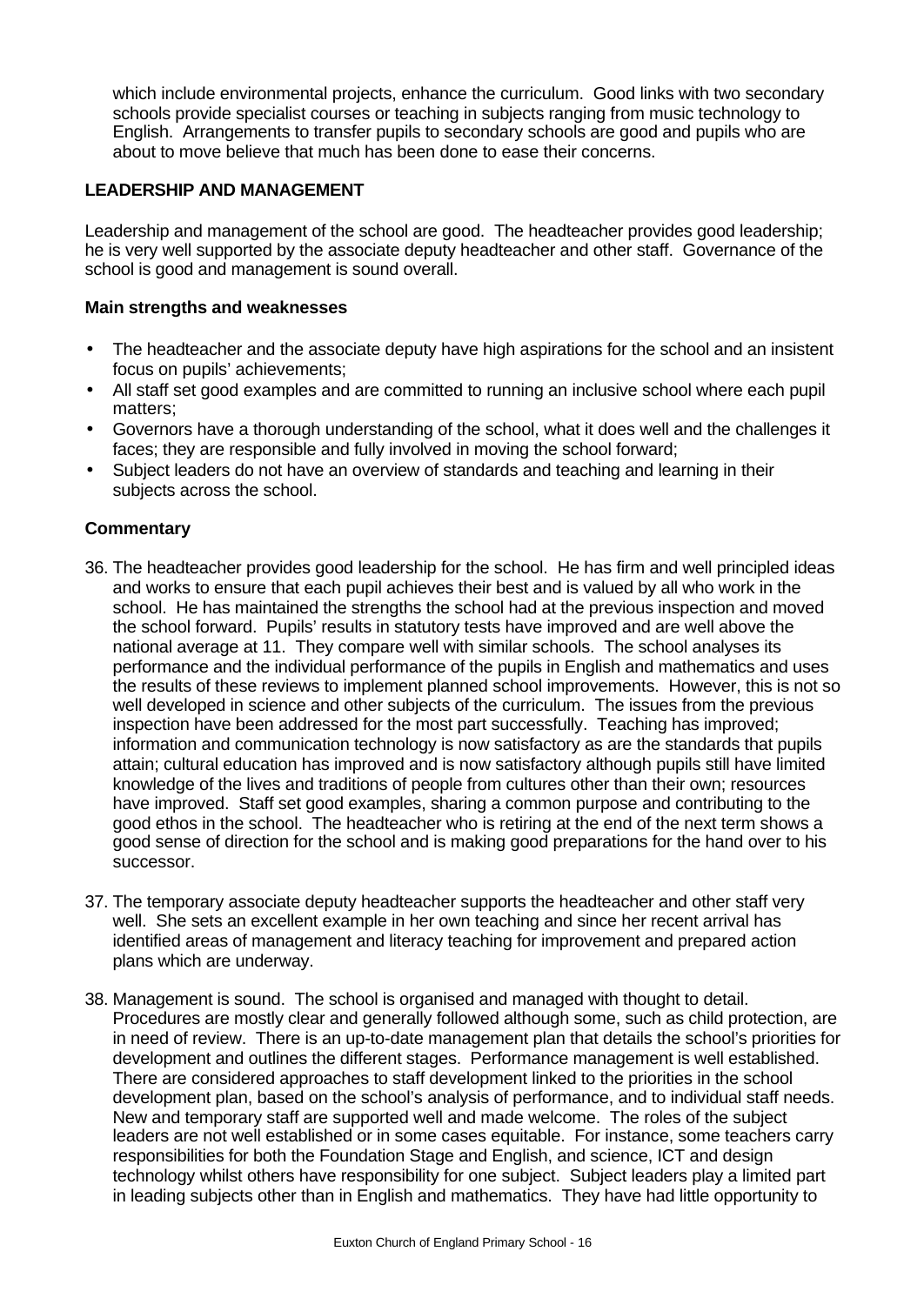monitor their subjects and consequently they do not have a clear idea of standards and teaching. Assessment is not well developed in subjects other than in English and mathematics and no agreed whole school approach is in place. The school is aware of the need to develop the role of the subject leader and has an appropriate action plan in place.

- 39. The management of special educational needs is good. The co-ordinator is very knowledgeable and closely monitors the progress pupils are making in English and mathematics. She provides good guidance and support for teachers and teaching assistants. Pupils' individual education plans are good quality, clearly identifying the targeted areas of learning in English and mathematics for each pupil. These targets are realistic and build on what pupils already know and can do. As a result, pupils with special educational needs make good progress in English and mathematics and most reach the nationally expected level of attainment in these subjects by the end of Year 6. However, in some other subjects work is not planned or assessed carefully enough by the teachers with the result that pupils are often given tasks which do not match their individual needs. The school maintains close contact with the outside agencies who work with pupils with special educational needs, such specialist teachers and the educational psychologist. Procedures for identifying pupils with special gifts and talents are underway.
- 40. The governors play an active part in the life of the school and are fully supportive of the headteacher and the staff. All statutory duties are met, including that for ensuring race equality. The governing body has a good understanding of the school's strengths and weaknesses. The headteacher ensures that governors receive appropriate information about the school. As a result, they effectively challenge and debate on matters regarding the direction of the school and its performance. They have a clear understanding of all aspects of the school's work. Governors agree policies, set the budget and help to form and then ratify the school development plan. They have taken a careful, strategic view with regard to budget planning in order to ensure that the school meets its educational goals. As a consequence of falling rolls, the governors have had to make hard decisions in reducing staffing. This was done smoothly. The budget deficit for 2002/03 is now considerably reduced and by next year the school will return to working within its allocated budget. The school is undergoing considerable changes of management at present and these are being handled seamlessly by the governing body who ensure that the education and welfare of pupils are paramount. The school provides good value for money.

# **Financial information**

#### *Financial information for the year April 2002 to March 2003*

| Income and expenditure $(E)$ |         |  | Balances (£)                   |
|------------------------------|---------|--|--------------------------------|
| Total income                 | 409,385 |  | Balance from previous year     |
| Total expenditure            | 415,789 |  | Balance carried forward to the |
| Expenditure per pupil        | 2,223   |  |                                |

| Income and expenditure $(E)$ |         |                            | Balances (£)                        |        |
|------------------------------|---------|----------------------------|-------------------------------------|--------|
| Total income                 | 409,385 | Balance from previous year |                                     | 31.473 |
| Total expenditure            | 415.789 |                            | Balance carried forward to the next | 25.070 |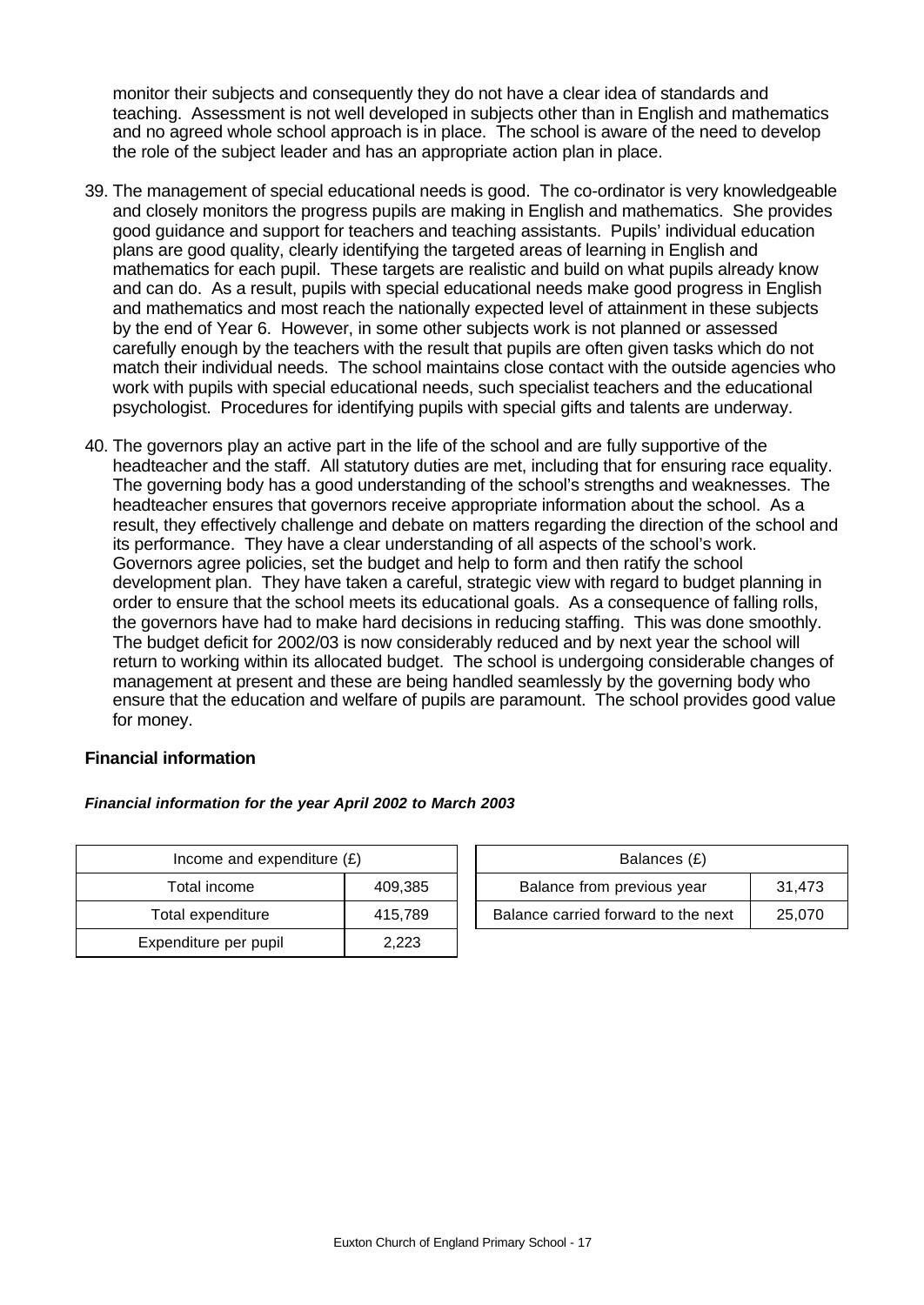# **PART C: THE QUALITY OF EDUCATION IN AREAS OF LEARNING AND SUBJECTS**

# **AREAS OF LEARNING IN THE FOUNDATION STAGE**

- 41. The provision for pupils in the Foundation Stage has been maintained since the last inspection. It is good overall and offers children a good start to their education.
- 42. Children are taught in one reception class by a teacher supported by a nursery nurse and a support assistant who supports a child with a statement of special educational need of Year 1 age. Children enter school with a wide range of abilities but on the whole their attainment on entry is in line with the national expectations for their age, especially in their skills of literacy and communication. They have a sound understanding of counting. The staff in the reception class work well together as a team to provide a calm and caring environment; children are happy to come to school.
- 43. Lessons are planned well, making good use of the information gathered from observations and ongoing assessment. This results in all children achieving well. Although there are some well planned outdoor play activities, children do not have continuous access to this area whereby they can follow their interests and extend their skills independently. This has a negative impact on their learning. The nursery nurse and the support assistant play a significant role in children's learning and the support they offer is very good. The very good induction arrangements enable easy transition from home to the reception class. Good relationships are developed with parents and they are well informed about the work their children do through frequent newsletters. The management of the Foundation Stage is good. The school has sustained the good teaching reported in the last inspection and has improved the resources.

# **PERSONAL, SOCIAL AND EMOTIONAL DEVELOPMENT**

Provision in personal, social and emotional development is **good** and children achieve well.

# **Main strengths and weaknesses**

- The very good relationships between staff and children help them to grow in confidence and to initiate ideas;
- Staff set high expectations of behaviour and children respond well;
- The well organised resources and routines promote good learning.

# **Commentary**

44. The good teaching and support children receive enable them to make good progress and they are set to exceed the early learning goals by the time they leave the reception class. The very good relationships between staff and children help them to gain confidence. Staff take on board children's suggestions and act accordingly. This raises children's self-esteem. In one of the sessions observed the nursery nurse accepted a child's suggestion of adding a shed to their garden model. The child concentrated on this for a considerable length of time and was very proud to show visitors what he had made. Children in the reception class are very well behaved and they are clear about what is expected of them. They show a growing awareness of the feelings of others. One of the children playing in sand reassured the child with special educational needs that it is alright to play there for a little while until the other child returned, even though only two children can play at any one time. Children support each other in their play and are confident to choose the resources they need to develop their play.

# **COMMUNICATION, LANGUAGE AND LITERACY**

Provision in communication, language and literacy is **very good.**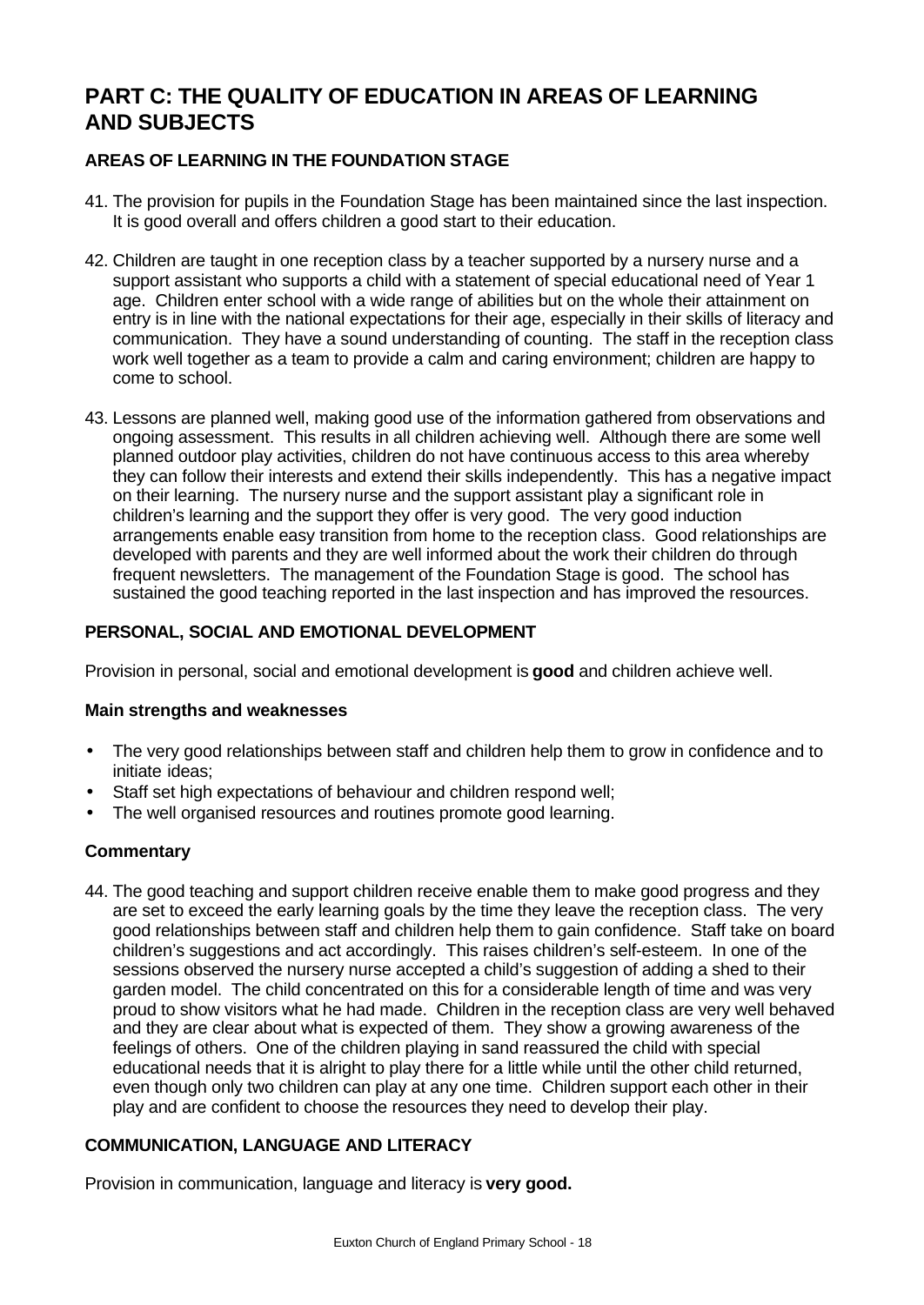## **Main strengths and weaknesses**

- Children enjoy using language and savouring the sounds of words;
- They enjoy handling books and make very good progress in starting to read and write;
- Children use language very well to imagine and recreate roles and experiences.

# **Commentary**

45. Standards in communication, language and literacy exceed expectations of the learning goals with a number of children already working towards the first levels of the National Curriculum. This is because teaching in this area is very good and staff take every opportunity to develop children's language and literacy skills, whether it is talking about the seeds they are going to plant or encouraging children to read the menu as they play in the café and garden centre. Children join in confidently with whole class and group discussions. In one of the sessions observed, children were eager to help the frog puppet to find the middle sound of words. Activities such as this make learning fun for young children. Children confidently join in with the shared reading and answer teacher's questions thoughtfully and intelligently. Almost all the children in reception know the initial sounds and are delighted when they are able to make new words using two letter blends as they play with the word games. Children are given exciting opportunities to learn about writing, such as making a book about their toys, writing a letter to the giant and writing a list of things they have used to make the snow man. About two thirds of the class use their knowledge about letter sounds and words to write simple, short phrases and sentences. The higher attaining children can write simple sentences and are beginning to use full stops and capital letters accurately. The pupil with special educational needs is very well supported in this area of learning.

# **MATHEMATICAL DEVELOPMENT**

Provision in mathematical development is **good.**

# **Main strengths and weaknesses**

- The carefully planned activities and learning environment make learning about numbers fun for young children and they achieve very well;
- Children are developing a good understanding of shape, space and measure.

# **Commentary**

46. The teaching and learning in the area of number and calculation are very good and of shape, space and measure good. Children are set to exceed the early learning goals by the time they leave reception. In number and calculation a significant number of children are already working on the early learning goals. Staff plan a range of activities to promote mathematical development. Children were enthusiastic to work out the number of bean bags which landed inside and outside a bucket. They are confident to take on the challenges set for them. They can arrange the spots on the ladybird into two sets and record the addition sums using correct numbers and symbols. Some of the higher attaining children can work out the answers mentally. Computer programs are used well to extend and consolidate children's learning. They are used particularly well to support the pupil with special educational needs. Children are developing a good understanding of shape and measure, for example, in comparing the length and heights of the models they have made or identifying the different shapes as they play different games.

# **KNOWLEDGE AND UNDERSTANDING OF THE WORLD**

Provision in knowledge and understanding of the world is **good.**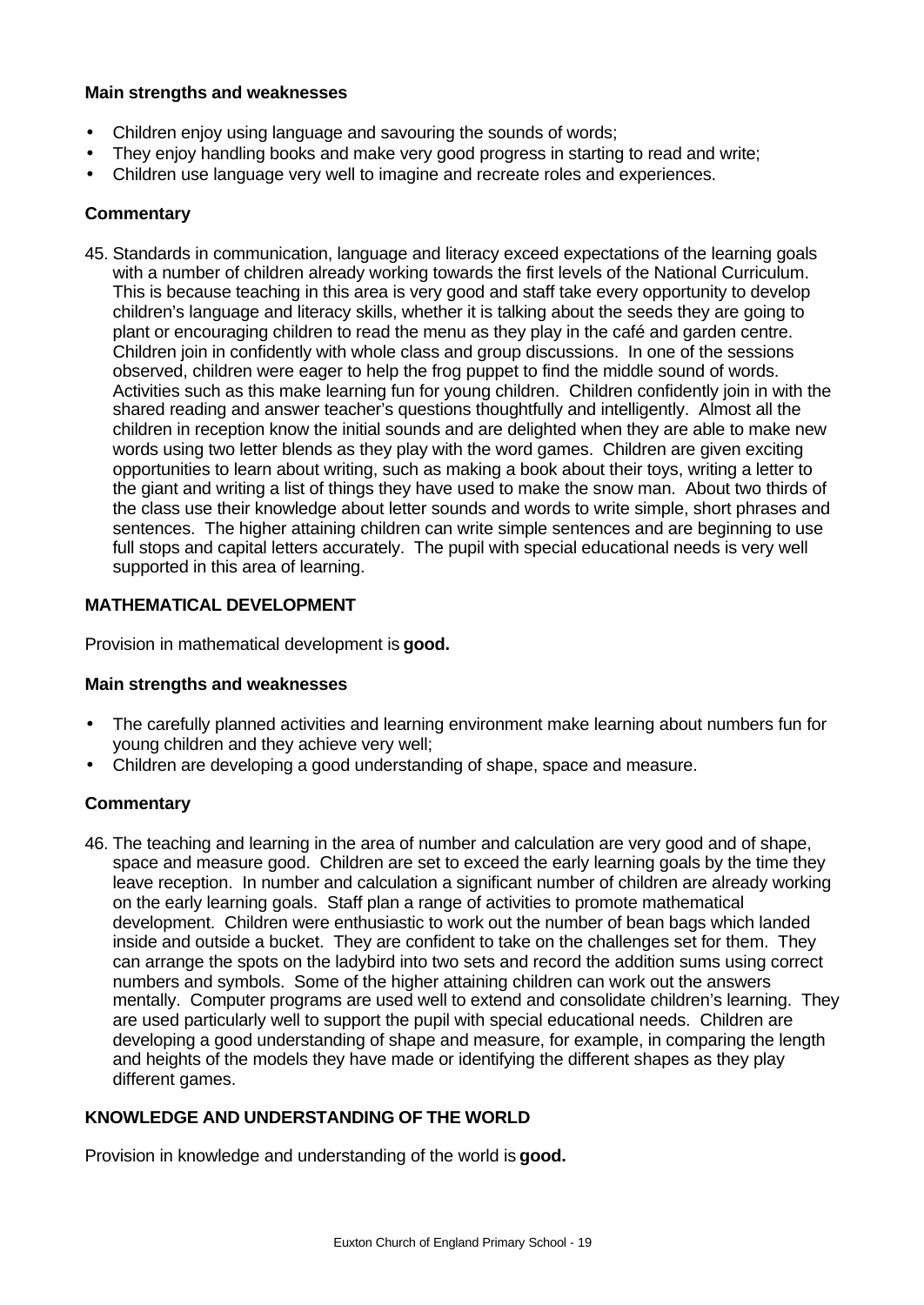# **Main strengths and weaknesses**

- Children have a good understanding of plants and living things and their early scientific thinking is well developed;
- Children are given a wide range of experiences to learn about the world around them;
- They have limited opportunities to learn about cultures and traditions of people who are different from them.

# **Commentary**

47. Teaching and learning are good. Children achieve well and the majority of children are set to achieve the early learning goals by the time they leave reception with a significant number attaining above this. They are set to exceed the early learning goals in design and making aspects of learning. Children show a growing understanding of the needs of living things. They know that plants need water and soil. Adults are good at helping children to organise their ideas as children make models of things they have seen and experienced. This was clearly evident when a group of children were making the model of a garden with the help of the nursery nurse. Children are confident to use the construction toys and other materials to make models. They are confident in using the computer to draw pictures, play games and write simple words and captions. They have limited opportunities to learn about other cultures. The resources and displays do not offer children the opportunity to learn about the cultures and traditions of others which are different from their own.

# **PHYSICAL DEVELOPMENT**

Provision in physical development is **satisfactory.**

# **Main strengths and weaknesses**

- Children have a good sense of space and move about confidently;
- They use small tools confidently and accurately:
- Lack of continuous access to outdoors and large equipment restrict the opportunities children have to develop and extend their physical skills.

# **Commentary**

48. Teaching is good and children are set to achieve standards that are in line with those expected of their age. They are confident and well co-ordinated as they move around the class room and school. They can move around sensibly and confidently as they learn different ways of travelling on and off the small apparatus. They show a growing awareness of space. The pupil with special educational needs is very well supported in these sessions by the support assistant working on specific targets set for him. Children are given opportunities to develop their skills through other areas of learning like working out how many bean bags they can throw into the bucket or how many skittles they can knock down. However, lack of continuous access to outside and the use of large equipment like climbing frames, limits the opportunities children have to extend their skills. Children use small tools confidently and effectively as they try to make their models and pictures. They develop a good pencil grip which is evident in their handwriting.

#### **CREATIVE DEVELOPMENT**

Provision in creative development is **good.**

#### **Main strengths and weaknesses**

• The good organisation of resources and well thought out planned activities enable children to follow their interests and develop their specific skills;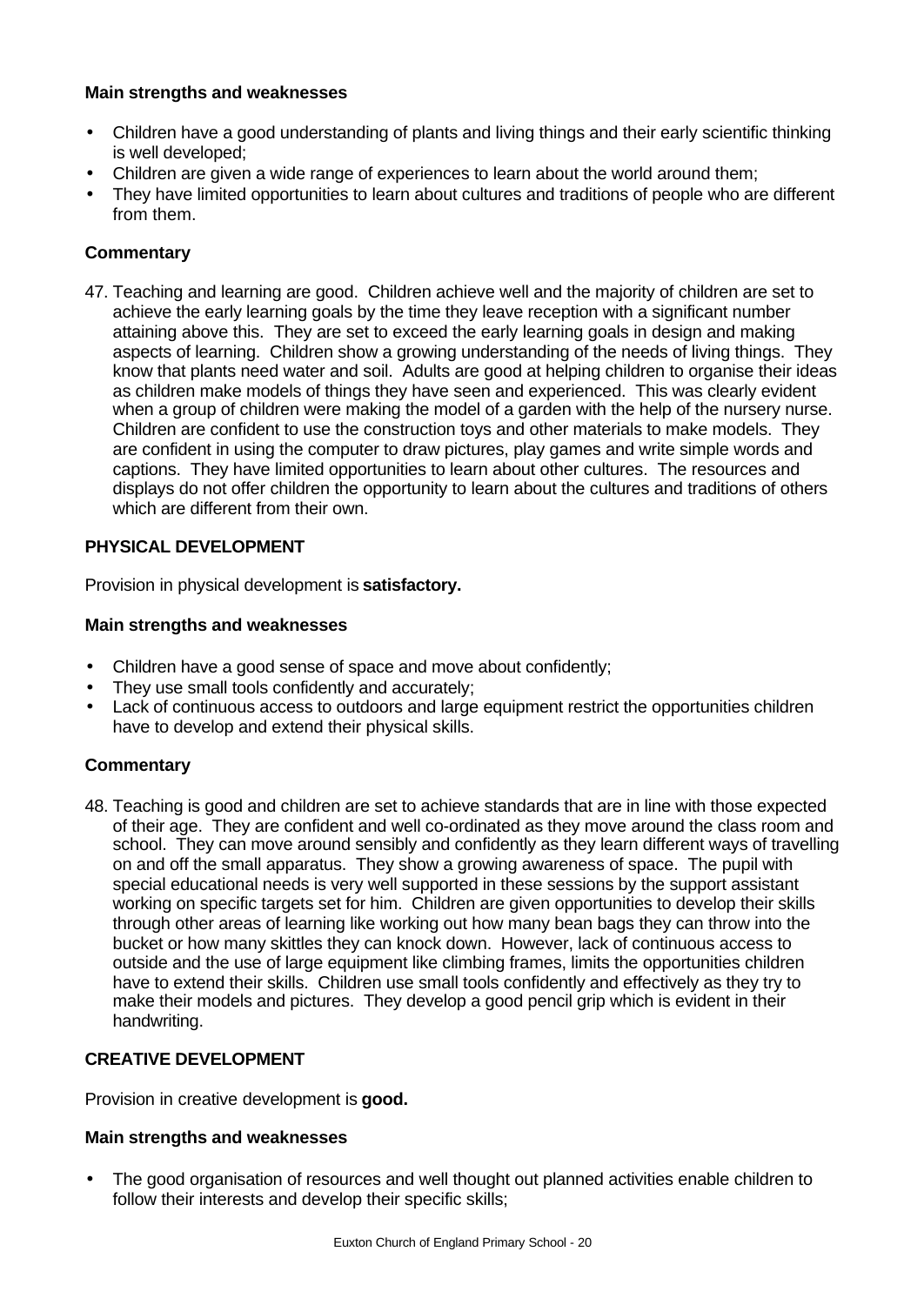• The appropriate level of intervention and support by adults in the role play area help children to develop their imagination.

# **Commentary**

49. Teaching in this area is good and the standards are in line with those expected of their age. Children are given interesting creative activities and the balance between free-choice and adult directed activities is good. In one session the children used the materials well to decorate the flower pots for their garden centre. Later on some of the children took the initiative to make flowers for the flowerpot. The effective organisation of resources enables children to follow their interests and develop their imaginations. Children play together well, negotiating roles and responsibilities in their café and garden centre. They are well supported by adults when needed. No music session was observed. Children take part in singing in the assembly confidently.

# **SUBJECTS IN KEY STAGES 1 and 2**

# **ENGLISH**

Provision in English is **good.**

# **Main strengths and weaknesses**

- Standards in English are above average at the end of Years 2 and 6;
- Teaching is good and often very good across the school;
- Pupils make very good progress in reading;
- Most pupils achieve well because of their positive attitudes towards the subject;
- The subject leader has not yet had the opportunity to monitor teaching and learning in the subject;
- Teachers have had few opportunities to discuss pupils' work in order to achieve greater consistency in teacher assessment.

- 50. Pupils achieve well in English and reach above average standards at seven and 11. This is similar to the findings at the previous inspection but not as high as in 2003 for pupils aged 11 when a significant number of pupils attained at the higher Level 5 in English and test results overall were well above the national average. Test results for pupils aged seven in 2003 showed that, in comparison with standards nationally, pupils attained above average standards in reading and average standards in writing.
- 51. Throughout the school teachers work hard to ensure that pupils have good opportunities to develop their skills of speaking and listening. They use good levels of subject related and general vocabulary in lessons and expect pupils to respond appropriately. Pupils are encouraged to discuss their own and each other's work. They are encouraged to use dictionaries and a thesaurus to broaden their understanding of words and to ask if they do not understand. Discussion in lessons, particularly in Years 4, 5 and 6, is often well structured which enables pupils to extend their knowledge and understanding of what they are learning. For example, in a Year 6 class, pupils engaged in a lively debate about the whaling industry in Japan. This helped to generate good ideas before beginning a piece of persuasive writing. Teachers create effective opportunities to explore language through drama and debating activities for older pupils. However, this is not always the case for some of the younger pupils and, for instance, pupils in Year 3 do not always listen attentively to their teacher or to each other.
- 52. Pupils make rapid progress in reading and reach high standards across the school. This is an improvement on the last inspection and is because of the good teaching and support that pupils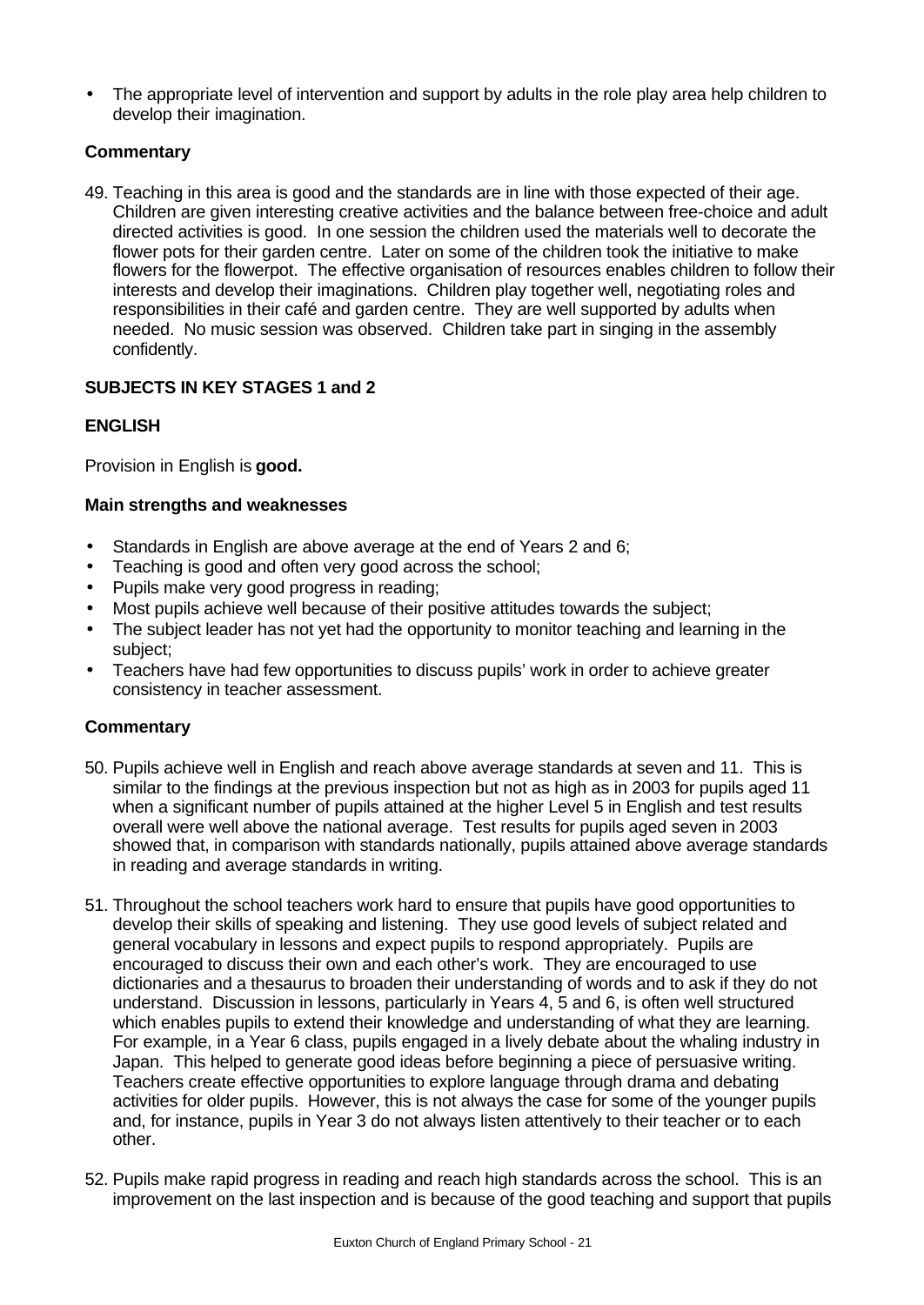have. By the age of seven, the majority of pupils attain above average levels in reading and are developing a love of books. They talk with interest about what they are reading and explain clearly the meanings of 'author' and 'illustrator'. They know how to find information in a nonfiction book by using an index, table of contents and a glossary. They read aloud with confidence and are developing a range of ways to help them read unfamiliar words. Higher ability pupils read with good expression and recognise that punctuation marks, such as exclamation marks and question marks, add tone to the text. By Year 6, most pupils are reading a good range of challenging texts with fluency and confidence. They have the opportunity to read from a wide range of fiction and non-fiction books and are developing their independent research skills through use of books and the Internet. They have a good understanding of how a library is organised and can talk with confidence about the Dewey system for classifying books. Good use is made of volunteer adults in the school. Teachers keep careful records of pupils' progress in reading and this enables them to target pupils for extra support when needed. Consequently, pupils with special educational needs do well in relation to the targets on their individual educational plans and in Year 6 most are likely to reach the nationally expected level.

- 53. Work seen in pupils' books and during lessons indicates that attainment in writing is above average by the end of Year 2 and Year 6. This is an improvement on the last inspection when standards were judged to be satisfactory. Initiatives such as 'Writing Partners' and recent staff training are having a positive impact on standards. Pupils are taught to write in a variety of different styles and recognise the key features of different forms of writing. Handwriting is of a good standard in most classes and pupils develop a neat, legible style. The standard of spelling is good overall. Pupils systematically learn basic and complex spelling patterns as they progress through the school and have regular opportunities to practise what they have learned. Teachers' marking is generally very supportive and indicates to pupils what they need to do to improve their work.
- 54. The quality of teaching is good overall with some very good teaching. One excellent lesson, taken by the associate deputy headteacher was seen during the inspection for pupils in the mixed age class. This is reflected in the good progress being made by the pupils. Features of the effective teaching include careful planning and preparation and a concern to ensure that the targets of the lesson are shared and understood by all pupils. A brisk pace is maintained with teachers demonstrating good understanding. Effective questioning extends pupils' thinking and pupils are rewarded with praise and encouragement so that they developed confidence in their own learning. For example, in a very good Year 5 lesson, pupils were engaged in a lively discussion about 'powerful' words and enjoyed playing with the language and altering meaning as they described settings and characters for a Greek myth they were to write. In some lessons, however, pupils spend too much time sitting listening to explanations, leaving insufficient time to develop their skills through independent tasks.
- 55. Although teachers assess writing at the beginning and end of each school year and assessment information is passed on to the next teacher, teachers do not discuss the outcomes of their assessments collectively. There is no systematic moderation of pupils' work to ensure that teachers are applying assessment criteria consistently across the school.
- 56. Leadership in English is satisfactory. The subject leader has undertaken an audit of resources and an action plan identifies appropriate areas for development. The subject leader has not yet had the opportunity to monitor learning and teaching in order to identify further developments. This is an area which has become a recent focus in the school improvement plan.

# **Language and literacy across the curriculum**

57. Pupils have the opportunity to develop subject specific vocabulary in other subjects, such as mathematics, geography and science. However, opportunities are often missed for pupils to practise their writing skills through other subjects and greater emphasis needs to be placed on this in teachers' planning.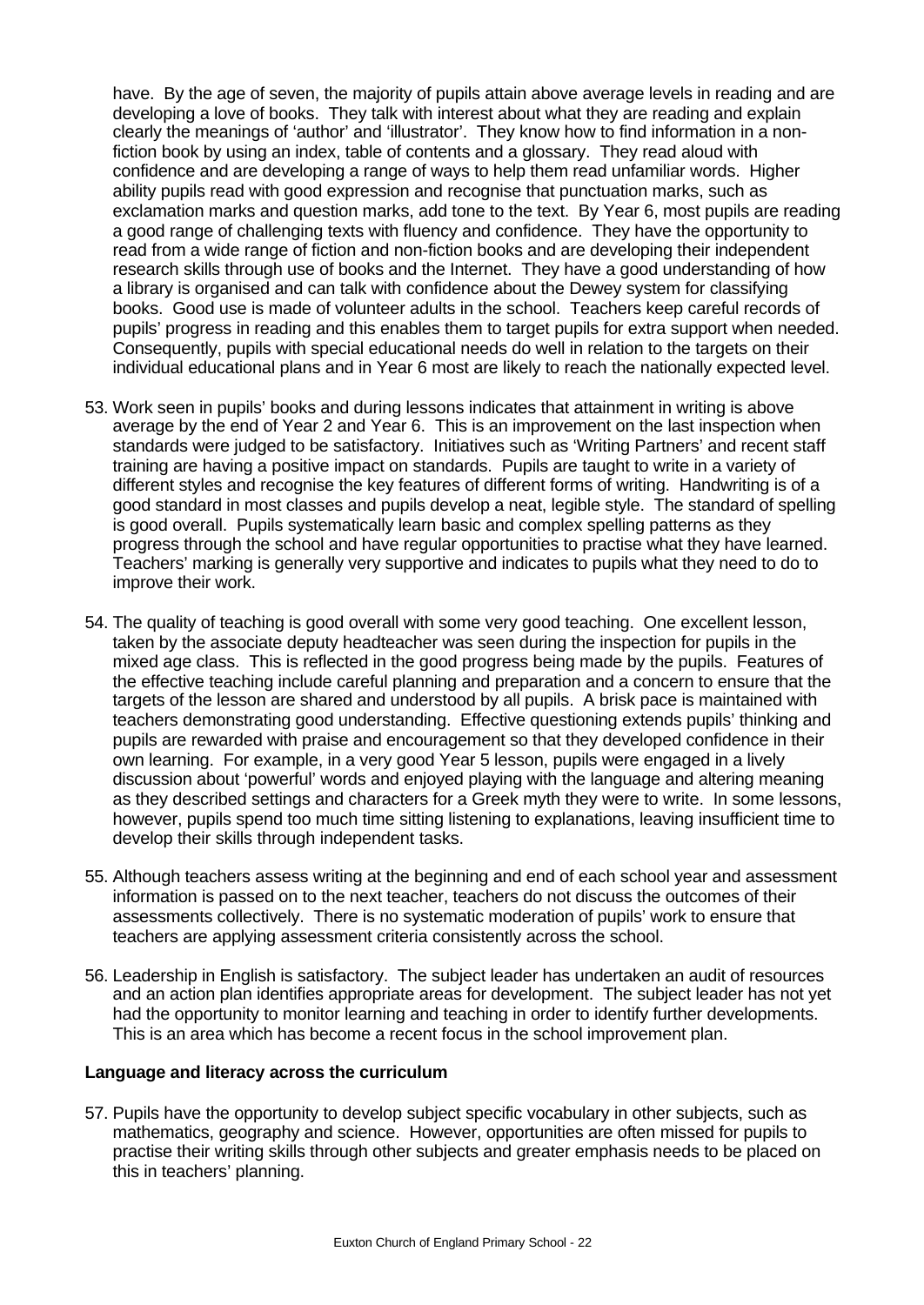# **MATHEMATICS**

Provision in mathematics is **good.**

### **Main strengths and weaknesses**

- Teaching in mathematics is very good overall;
- Standards are above average at the ages of seven and 11;
- The confidence of the teaching staff ensures pupils have good attitudes to mathematics and enjoy their lessons;
- Problem solving in mathematics needs to be further developed in Year 3.

- 58. Standards are above the national average for pupils aged seven and 11. This is not quite as high as the test results for pupils in 2003 when pupils in both key stages attained well above the national average for their ages. However, most pupils in the current Year 2 and 6 classes are on line to reach the expected level and a significant proportion to reach the higher levels. All pupils achieve well as a result of the very good teaching and support they receive. There is no difference between pupils from multi-ethnic backgrounds and others. Most pupils with special educational needs are expected to reach the expected level in mathematics by the time they leave the school. Since the last inspection, standards have improved overall in the infants where pupils attain above average standards by the end of Year 2. Improvements have taken place in the Year 3 and 4 classes where pupils now attain in line with the expectations for their ages and the teaching has improved.
- 59. Teachers are confident and show very good expertise in the methods they use for teaching mathematics. They have high expectations of pupils and lessons are invariably made interesting and are well planned. Clear demonstrations and explanations ensure that pupils know what to do and this gives them confidence and ensure that they enjoy their learning. Oral and mental mathematics are taught well with an emphasis on quick fire questioning and presenting challenging problems to pupils. Pupils know exactly what they are expected to have learned by the end of lessons and this motivates them to take responsibility for their own learning. Tasks are well devised and teachers match these well to pupils' different abilities ensuring that all groups, and in particular lower attaining groups and those with special educational needs, receive the support they need. Pupils with higher attainment are given work of greater challenge. For instance, in a lesson for pupils in Year 2, a group of higher attaining pupils, working with a support teacher extended their mathematical vocabulary to understand vertical and horizontal axes when preparing a pictogram and were able to explain the need for a blank column when no data was available. After plotting a line graph to show the conversion of centimetres into inches, pupils in Year 6 were able to interpret their graph to solve problems and convert measurements. In Year 6 pupils develop their own ways of solving problems using a range of strategies they have learned.
- 60. The curriculum covers all aspects of mathematics although this is less so in Year 3 where work covered is mainly computation and there is little evidence of pupils applying the skills they have learned to problem solving.
- 61. Leadership and management of the subject are good. The temporary subject leader is very new to the post and has had insufficient time to make an impact on mathematics which has clearly been managed very well by the previous post holder. She has, however, examined pupils' work across all classes and undertaken observations of teaching in the infant classes. As a result of this monitoring, and the results the school has from tracking pupils' results in mathematics from annual tests, she has a good understanding of standards in the school and of the progress that pupils make.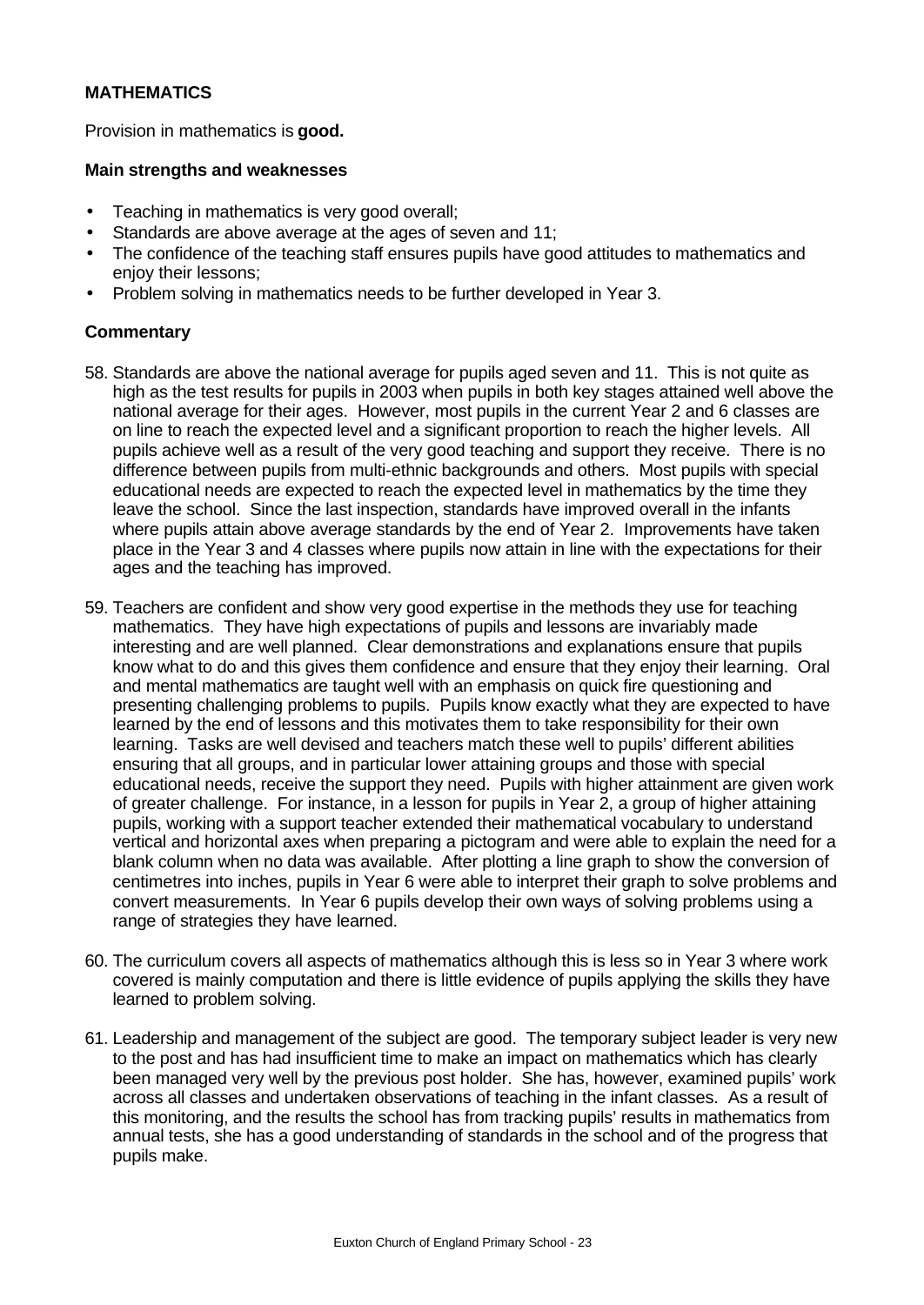# **Mathematics across the curriculum**

62. This is a successful aspect of the school's work. Pupils are given frequent opportunities to use their mathematical knowledge and skills in other subjects, such as science, design and technology and geography. In science, they produce charts, tables and graphs of their results and in geography for instance, they are often required to measure and record their measurements such as rainfall and temperature in a variety of ways.

## **SCIENCE**

Provision in science is **good.**

#### **Main strengths and weaknesses**

- Teaching is good and standards are above the national average by the end of Year 6;
- The subject leader sets a very good example through her own teaching;
- Pupils have very positive attitudes to science and achieve well;
- The monitoring role of the co-ordinator and the whole school approach to assessment are not sufficiently well-developed.

- 63. The tests results and teacher assessment for 2003 show that standards were well above average by the end of Year 6 and they were in line with those expected of Year 2 pupils. Inspection evidence shows that standards in science are in line with national expectations at the end of Year 2 and they are above the average expected nationally by the end of Year 6. This is similar to that reported in the last inspection. The majority of pupils have very positive attitudes to science. They listen well and are confident in conducting their investigations. Staff make sure that all pupils are valued and encouraged in their self-confidence to ask questions and clarify their thoughts. As a result, all pupils achieve well and make good progress. This is an improvement from the last inspection. Despite the effective support and guidance pupils receive from their teacher, a significant minority of pupils in Year 3 display challenging behaviour and this has a negative impact on their learning. Pupils in Years 5 and 6 do particularly well because of the very good teaching they receive from the subject leader.
- 64. Teaching and learning are good in both the infants and the juniors. This is an improvement from the last inspection. The lessons are particularly notable for their practical first hand experiences. For example, Year 2 pupils buzzed with excitement to find out which electrical circuit would enable the bulb to light up. They took on the teacher's challenge to see whether they could make the buzzer work. Higher attaining pupils gave good support to others in their group. There is an emphasis in all lessons to use the correct scientific vocabulary and these are identified in pupils' books. In the lessons observed in Years 5 and 6, the teacher insisted on pupils giving scientific explanations to their findings. However, scrutiny of pupils' works indicates that in Year 3, pupils are less secure in explaining their conclusion based on their scientific knowledge and understanding. An important strength of the teaching is the way in which lessons and resources are prepared for the differing needs of pupils. Teachers use their assessment information well to plan for the next step in learning. The support offered to pupils with special educational needs is good in both key stages.
- 65. Good links are established between science and subjects like design and technology. There is some evidence of pupils using charts, tables and graphs to record their results. Use of data handling is one of the areas identified by the subject leader for further development. The curriculum for older pupils is further enriched through the after school science club, the science week, links with the high school and the science, engineering and technology network initiative.
- 66. The subject leader makes a positive contribution to the development of science. She sets a very good educational direction through her own teaching. She analyses the Year 6 tests results to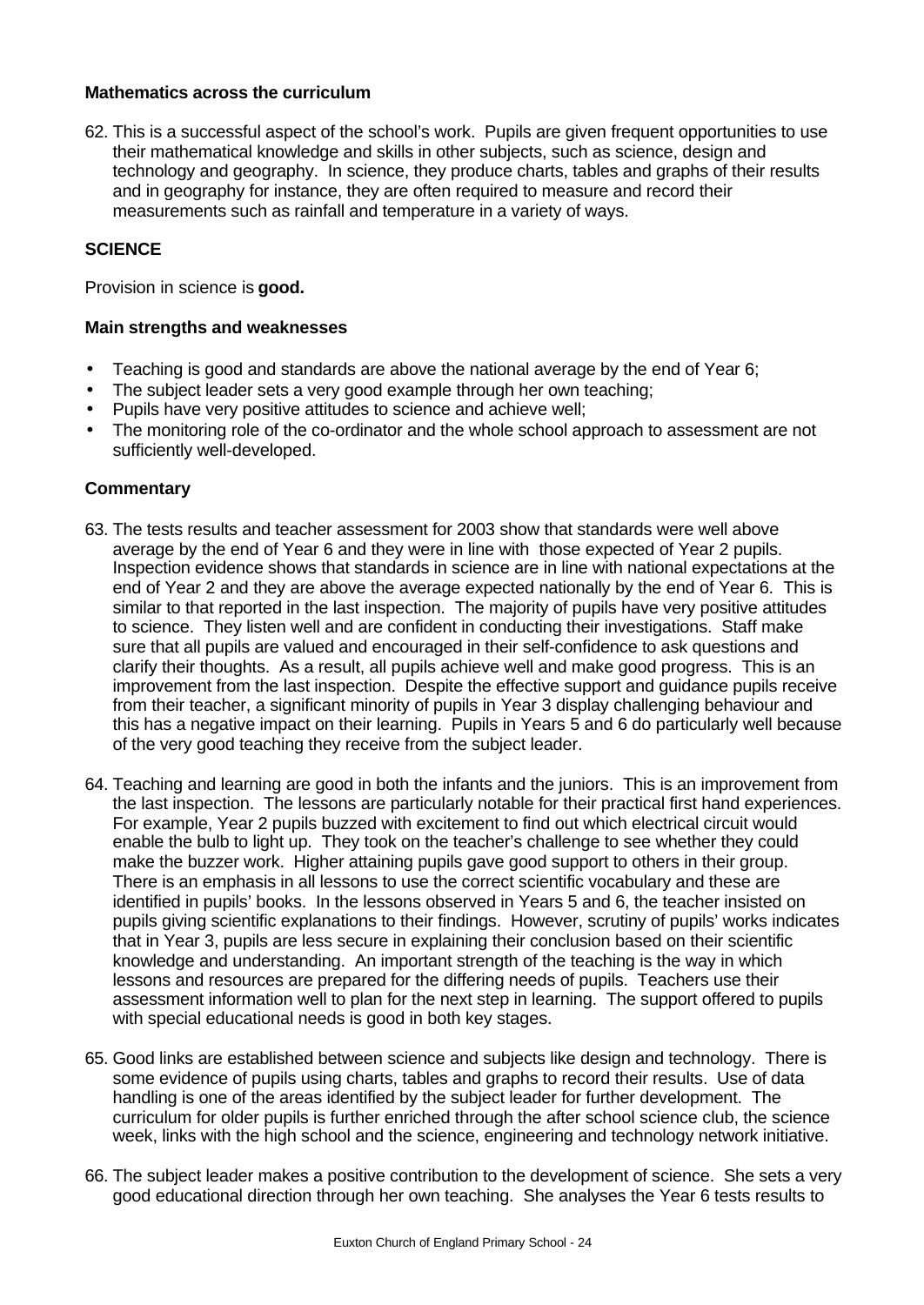identify areas for development. However, the whole school approach to assessment and monitoring of the subject is not developed sufficiently to have a greater impact on standards. The school has made good improvement since the last inspection and has a good capacity to improve further under the leadership of the subject leader.

# **INFORMATION AND COMMUNICATION TECHNOLOGY**

Provision in information and communication technology (ICT) is **satisfactory.**

## **Main strengths and weaknesses**

- There have been improvements in resources since the last inspection;
- Teachers' expertise is secure;
- Pupils' achieve well in ICT and reach the national expectation at the end of Years 2 and 6;
- There is no whole school approach to assessment and recording of standards;
- ICT is not yet a consistent feature to support learning across subjects.

- 67. At the time of the last inspection, standards, pupils' progress and teaching were judged to be unsatisfactory throughout the school. The school has worked hard since then and has improved the provision for ICT. Pupils are given good and frequent opportunities to work on computers and standards are now satisfactory by the end of Years 2 and 6. The teaching is satisfactory overall, although in small group work with the ICT technician, pupils receive a significant amount of good teaching and make good strides in their learning. All pupils, including those from minority ethnic groups and those with special educational needs, develop their confidence and achieve well. National expectations are now much higher than at the time of the last inspection so that these standards represent a good improvement.
- 68. The improvement is due to the whole school effort that the school has made since the last inspection in:
	- training teachers and so increasing their confidence and expertise;
	- providing good quality resources such as up to date computers and interactive 'smart boards';
	- the appointment of a part time technician, also a qualified teacher, to support pupils with group work and give technical advise and expertise to teachers;
	- links with other schools and the use of these links for sending email.
- 69. The good ratio of computers to pupils and the planned small group work given by the specialist part time technician enable pupils to develop and practise their skills frequently. Teachers are beginning to make successful use of the newly acquired 'smart boards' for developing pupils' skills. This was seen in a lesson for pupils in Year 6 on the use of a spreadsheet to identify and solve a mathematical problem and in a lesson for pupils in Year 1 who quickly got the idea of clicking and dragging to move text. Pupils use a variety of programs to control events such as simulations and to exchange information with the use of e-mail with another local school. Pupils in Year 6 have successfully taken the role of reporters and produced a film report on the 'Hillman Murder' using a video camera and sound effects competently to assemble a presentation of their work for others.
- 70. Management of the subjects is sound although the school has no consistent approach to assessment of what pupils know and can do and the subject leader has not had the opportunity to monitor the subject. The school has recently audited the hardware and is currently reviewing the nationally recommended scheme of work in ICT and adapting it to suit the needs of the school and match specific software programs to it. The links with a local high school in science is having a positive impact on pupils' standards and the capacity for raising standards further is good.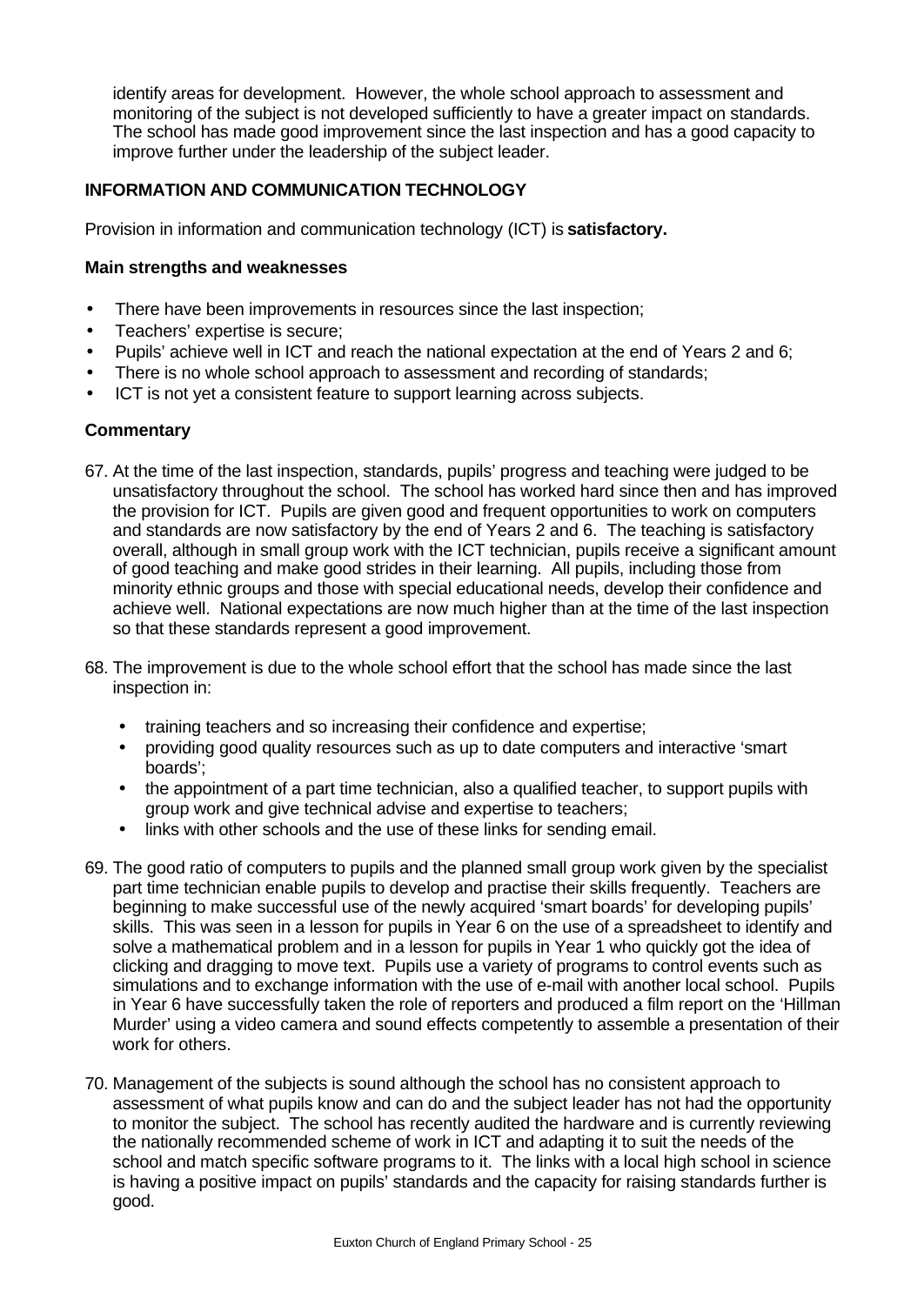# **Information and communication technology across the curriculum**

71. Pupils are beginning to use ICT successfully to develop their learning in subjects, such as English, mathematics, science, art and design and geography. For instance, they investigate shape, colour and pattern with the use of art programs and use word processing and data handling programs for recording work in English and science. The development of ICT as a tool across subject areas is a priority in the current school development plan although this is not yet fully integrated into lessons.

# **HUMANITIES**

- 72. Work was sampled in **history** and **geography**, with only one lesson seen in geography and no lessons observed in history. It is therefore not possible to form an overall judgement about provision in these subjects. There is evidence from discussions with pupils and scrutiny of their work that standards are broadly average. This was also the finding at the last inspection.
- 73. The school has a policy and scheme of work for both subjects. Subject leaders undertake routine monitoring of pupils' work to ensure that what has been planned for in each subject actually takes place. The subject leader for geography has observed some of the teachers teaching geography but the history subject leader has not yet had the opportunity to monitor teaching. There is no formal assessment in either subject and records of pupils' progress are not kept. As a result, the school does not know how high standards are in these subjects or what needs to be done to raise standards further. Although an appropriate action plan to develop the role of the subject leader has recently been put into place, this has not yet had time to fully impact on the leadership of history and geography.
- 74. Teachers foster good working habits and in most classes, pupils generally take a pride in their work and it is neatly presented. However, teachers do not always take into account pupils' ability when setting tasks and in some books, the lower ability pupils have been unable to finish the tasks set for them as they are too difficult. Pupils' work is usually marked up to date, but teachers' comments do not always help pupils to understand what they need to do to improve further.
- 75. In **geography**, pupils are encouraged to record their work as maps, factual accounts and diagrams and to use appropriate geographical vocabulary in their explanations. They are developing good mapping and fieldwork skills. Older pupils have good opportunities for personal research, for example, into the way the human race is affecting the rainforest environment in Brazil, and can talk with interest on the subject. There is an appropriate emphasis on the use of practical equipment, for instance, when recording weather and collecting information which is then entered into an Internet database and used effectively to compare weather in different parts of the UK. This aspect of geography has improved since the last inspection when it was deemed to be unsatisfactory.
- 76. Pupils enjoy **history** and they speak enthusiastically about the topics they have studied. They are developing a good sense of history and recognise how lives in the past were very different from their own. For example, pupils in Year 2 can recall information about Florence Nightingale and the conditions in the hospitals at the time of the Crimean War. In Year 6, they have a good understanding that information about the past can be found in a variety of ways and talk keenly about how they use books, pictures and the Internet to find out about life in Ancient Greece.
- 77. Resources for both subjects are satisfactory. This is an improvement on the last inspection when resources in geography were judged to be unsatisfactory. Visits are planned to appropriate places of interest which help to broaden pupils' understanding of both subjects.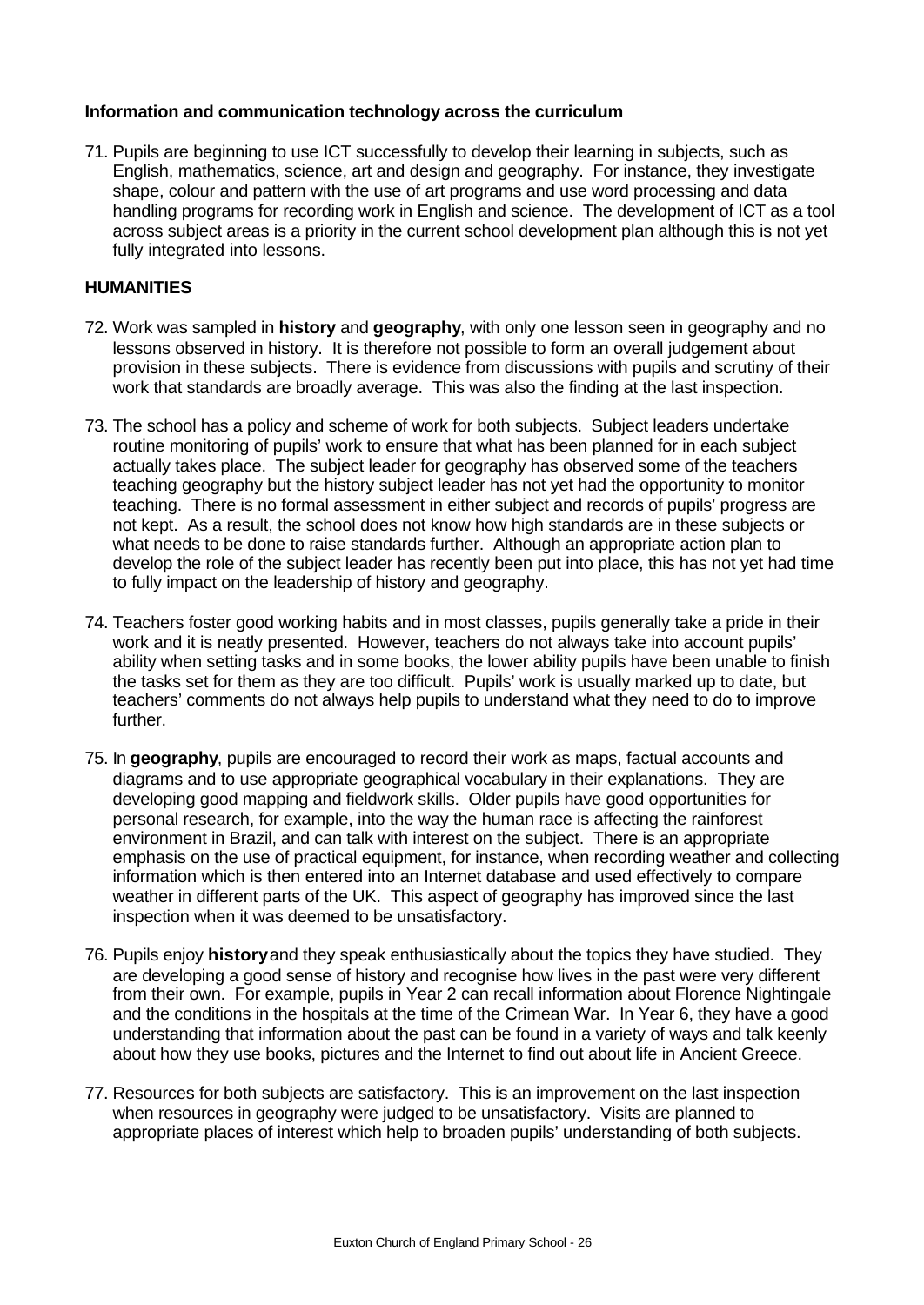# **CREATIVE, AESTHETIC, PRACTICAL AND PHYSICAL SUBJECTS**

- 78. Only a few lessons were observed in these subjects. No lessons were observed in art and design or music. Therefore it is not possible to make an over all judgement about the provision in any of these subjects.
- 79. The **art and design work** displayed around the school, the scrutiny of pupils' work and photographic evidence shows that pupils are given opportunities to learn about a wide range of techniques. In a discussion with pupils from Year 6, they can explain the style of different artists, such as Lowry and Picasso. Pupils' paintings in the style of an unknown Japanese artist show how they used colour and tone to create the effect the artist had produced. Year 6 pupils talk confidently about how they used starting points to develop their picture. Pupils in Year 2 are able to explain how they made symmetrical and linear patterns using strips of paper and shapes. One of the strong points which emerges from the work seen and discussion with pupils is the many opportunities they have to study the different techniques used by different artists. However, there is very little evidence of the use of printing, fabric or clay work.
- 80. Only one lesson was observed in **design and technology.** In the Year 6 lesson observed the teaching was satisfactory. Pupils are developing a sound understanding of structures and joints. Discussion with pupils and evidence from other sources indicate that pupils in the juniors have gained the experiences of using materials like papier-mâché, wood and other materials in designing and making different products. In a discussion with pupils in Year 2 about their puppets, they could talk in detail about how they went about gaining ideas to build their prototype. There is a systematic development of skills in both key stages and good links between design and technology and other subjects. Pupils in both the infants and juniors are given opportunities to evaluate their work. Visits and visitors are used very well to develop pupils' skills and interests in the subject. The work pupils have done following their visit to Bolton Octagon theatre is a good example of this. Pupils from both key stages were enthusiastic to talk about how they designed their 'dream catchers' and how they had made a theatre setting, pop-up books and moving pictures, using ideas they had gained from the production they had seen. Resources are satisfactory. This is an improvement since the last inspection.
- 81. No **music** lessons were observed. However, evidence from their singing in the assemblies and hymn practice show that pupils are developing a good understanding of dynamics. They are learning to sing in parts with some degree of success. A significant proportion of pupils in Year 6 read standard notation and play their parts well as part of a recorder consort. They are accompanied proficiently by other pupils on both tuned and non-tuned percussion instruments. Pupils are given regular singing lessons. The opportunities pupils have to learn and develop their interests and skills in music through the recorder group, the choir and additional instrumental tuition across a wide range of instruments, such as woodwind and string, are very good.
- 82. Pupils in the infant classes were observed in two lessons of **physical education.** The teaching and learning observed in both these lessons were satisfactory and pupils made sound progress. They are developing a sound understanding of ball control and skills. The standards of work seen in both these lessons are in line with the national expectations. Pupils are given opportunities to evaluate their work and share good practice. The school provides very good opportunities to develop pupils' skills in different sports, games and athletics through out-ofschool clubs, their links with the nearby Performing Arts College and through specialist teaching. They also participate in inter-school competitions.
- 83. The subject leaders for music and art and design were absent at the time of the inspection. However, discussion with the subject leaders for physical education and design and technology indicates that the monitoring roles of the subject leaders in all these subjects are not sufficiently developed.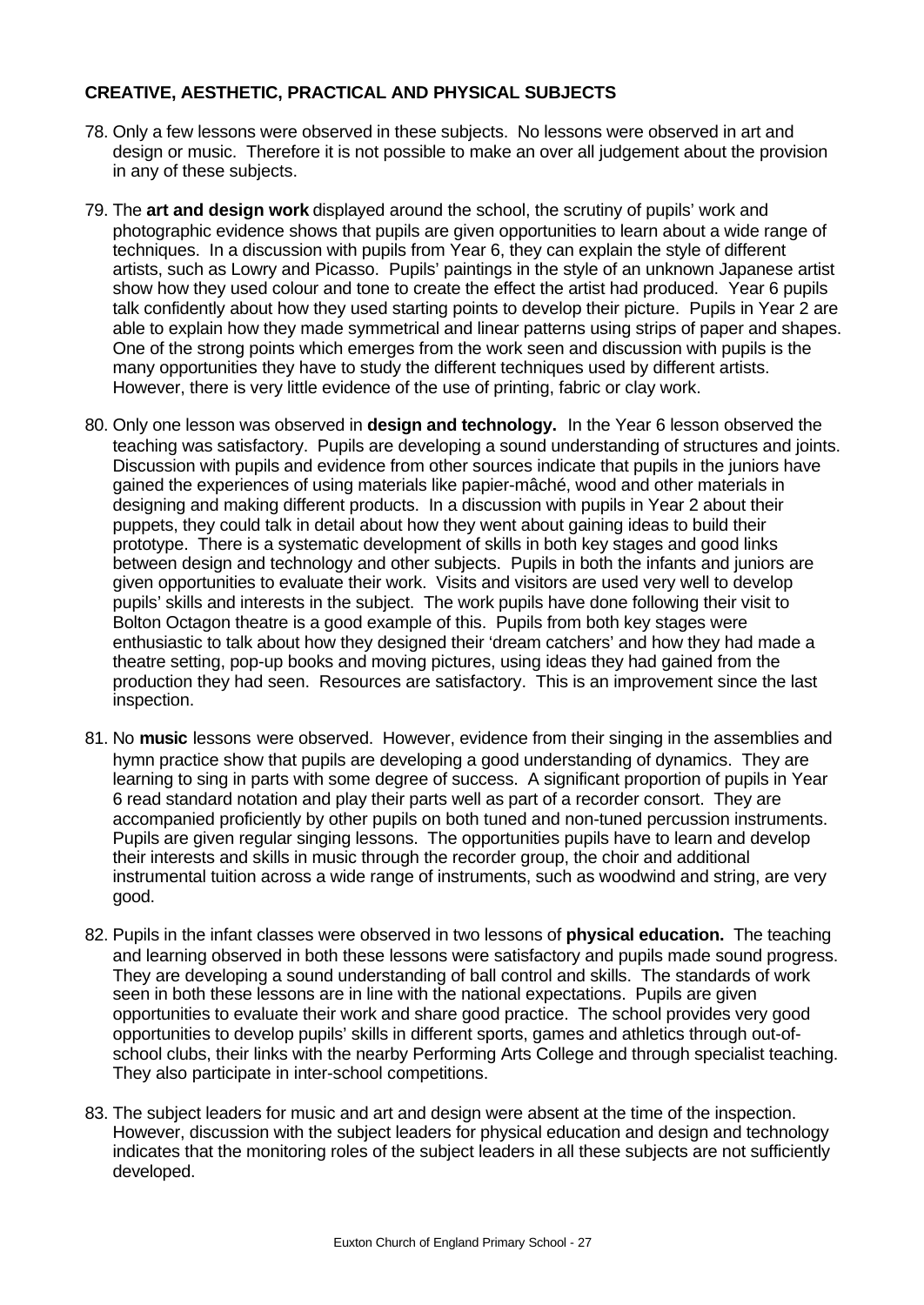# **PERSONAL, SOCIAL AND HEALTH EDUCATION AND CITIZENSHIP**

### **Personal, social and health education**

Provision is **satisfactory.**

### **Main strengths and weaknesses**

- Provision is planned within the curriculum;
- Adults in the school set good examples to pupils.

- 84. The arrangements for personal, social and health education (PSHE), including drugs education and sex education, are satisfactory. An overall plan for PSHE has recently been put into place and is becoming embedded within the curriculum. The programme of work is taught partly through other subjects. All classes now have weekly timetabled lessons in PSHE. 'Circle time' in some classes allows pupils the opportunity to express their opinions and air their views about matters of importance to them.
- 85. Pupils learn about the importance of maintaining a healthy lifestyle through science and physical education lessons and about friendship and relationships in their religious education lessons. Class rules and 'Golden Rules' displayed throughout the school promote personal responsibility. The recently established School Council gives pupils the opportunity to contribute towards decisions which affect their lives in school.
- 86. The school promotes positive relationships and respect for each other. Adults in the school act as good role models for the pupils. As a result, the majority of pupils are polite and courteous. They are developing a good understanding of right and wrong and how their actions impact on others. They are encouraged to take responsibility for their actions. Pupils learn social skills such as taking turns, sharing and helping one another through group work in their lessons.
- 87. One lesson of PSHE was seen during the inspection. In this excellent lesson, taken by the associate deputy headteacher, an imaginative activity captured the pupils' interest and helped them, through drama, to explore each others' feelings and to recognise how their behaviour affected other people. During the discussion at the end of the lesson, the teacher very effectively drew the pupils' ideas together into a conclusion. This led to very effective personal growth and spiritual development.
- 88. The subject leader is new to the school and has not yet had time to develop her role or the subject further.